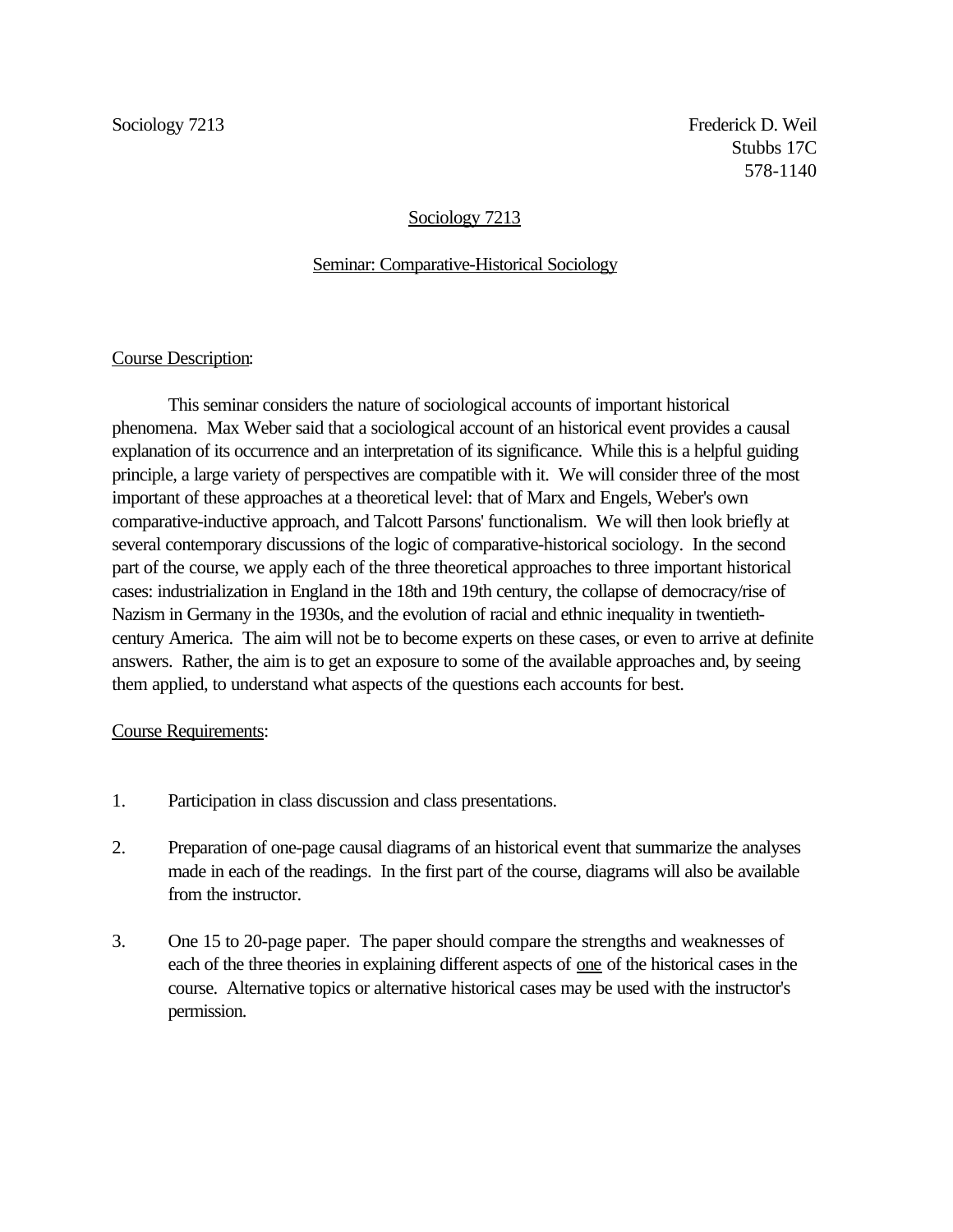# Sociology 7213

#### Seminar: Comparative-Historical Sociology

### READING LIST

#### PART I: SOCIAL THEORIES OF HISTORICAL CHANGE

#### A. Karl Marx and Friedrich Engels

Class 1. "Manifesto of the Communist Party," pp. 469-500 in R. C. Tucker, The Marx-Engels Reader, 2nd ed.

"On the Accumulation of Capital." Part 8 of Capital, vol. 1.

Preface of "A Contribution to the Critique of Political Economy," pp. 3-6 in Tucker.

"The German Ideology, Part I," pp. 146-200 in Tucker.

### B. Max Weber

# Class 2. General Economic History, ch. 22, 26-30.

Economy and Society. 1968. New York. Bedminster Press (or University of California Press). Pp. 3-26, 212-301.

Recommended:

Kalberg, Stephen. 1994. Max Weber's Comparative-Historical sociology. Chicago: University of Chicago Press.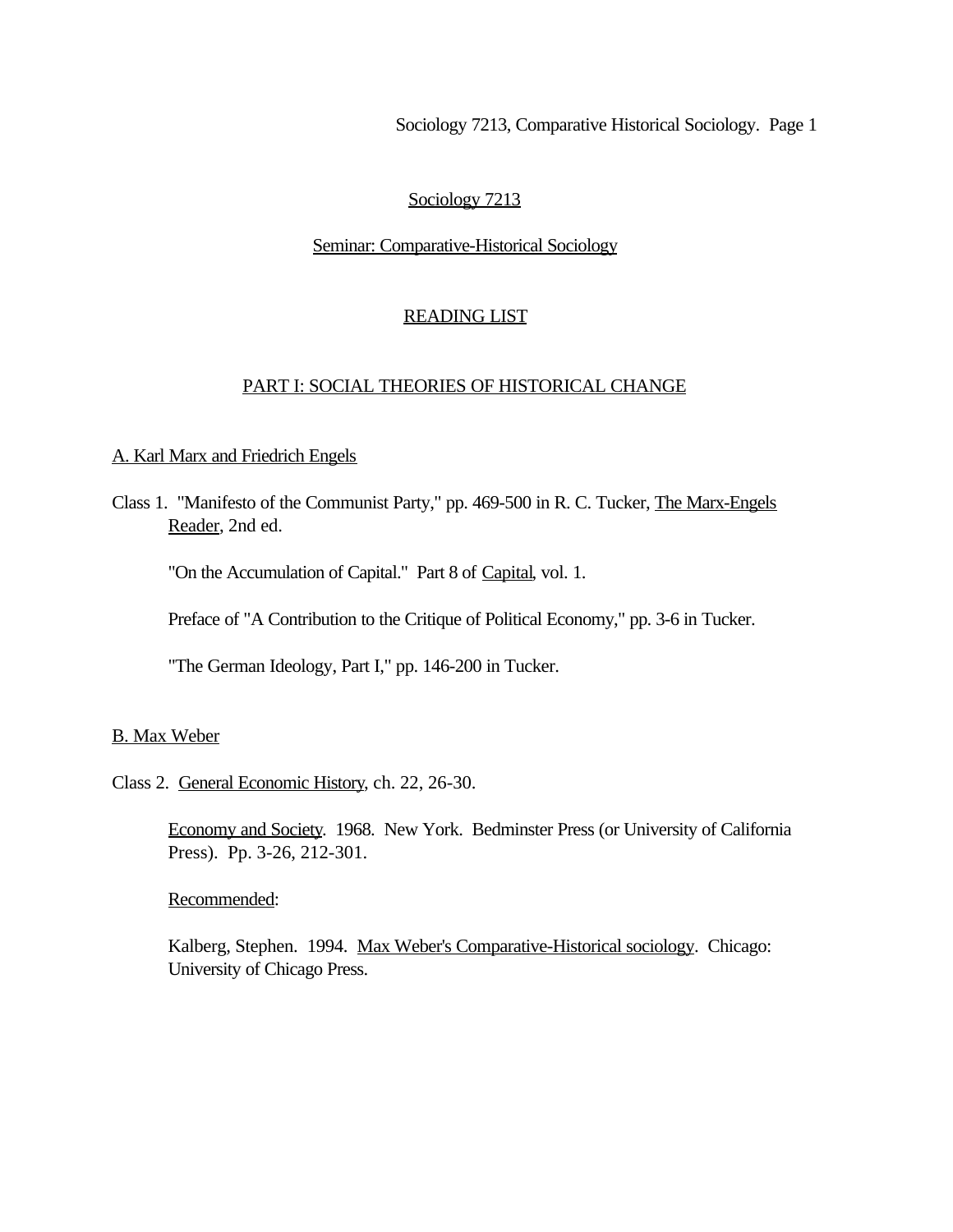### C. Talcott Parsons

Class 3. "An Outline of the Social System," pp. 30-79 in Theories of Society.

"Comparative Studies and Evolutionary Change," pp. 97-139 in Ivan Vallier, ed., Comparative Methods in Sociology.

### D. Contemporary Debates about Historical Sociology

Class 4. Selections from the following:

Skocpol, Theda and Somers, Margaret. 1980. "The Uses of Comparative History in Macrosocial Inquiry." Comparative Studies in Society and History 22(2): 174-97.

Skocpol, Theda. 1984. "Emerging Agendas and Recurrent Strategies in Historical Sociology." Pp. 356-391 in Skocpol, ed., Vision and Method in Historical Sociology. Cambridge. Cambridge UP.

Ragin, Charles. 1981. "Comparative Sociology and the Comparative Method." International Journal of Comparative Sociology.

Larry J. Griffin. 1992. "Temporality, Events, and Explanation in Historical Sociology - An Introduction." Sociological Methods & Research 20(4):403-427.

James S. Coleman. 1986. "Social Theory, Social Research, and a Theory of Action." American Journal of Sociology 91:1309-1335.

Zaret, David. 1978. "Sociological Theory and Historical Scholarship." The American Sociologist 13(2): 114-21.

Lijphart, Arend. 1971. "Comparative Politics and the Comparative Method." American Political Science Review 65 (3): 682-93.

Lijphart, Arend. 1975. "The Comparable-Cases Strategy in Comparative Research." Comparative Political Studies 8(2): 158-77.

Recommended - read some of the following: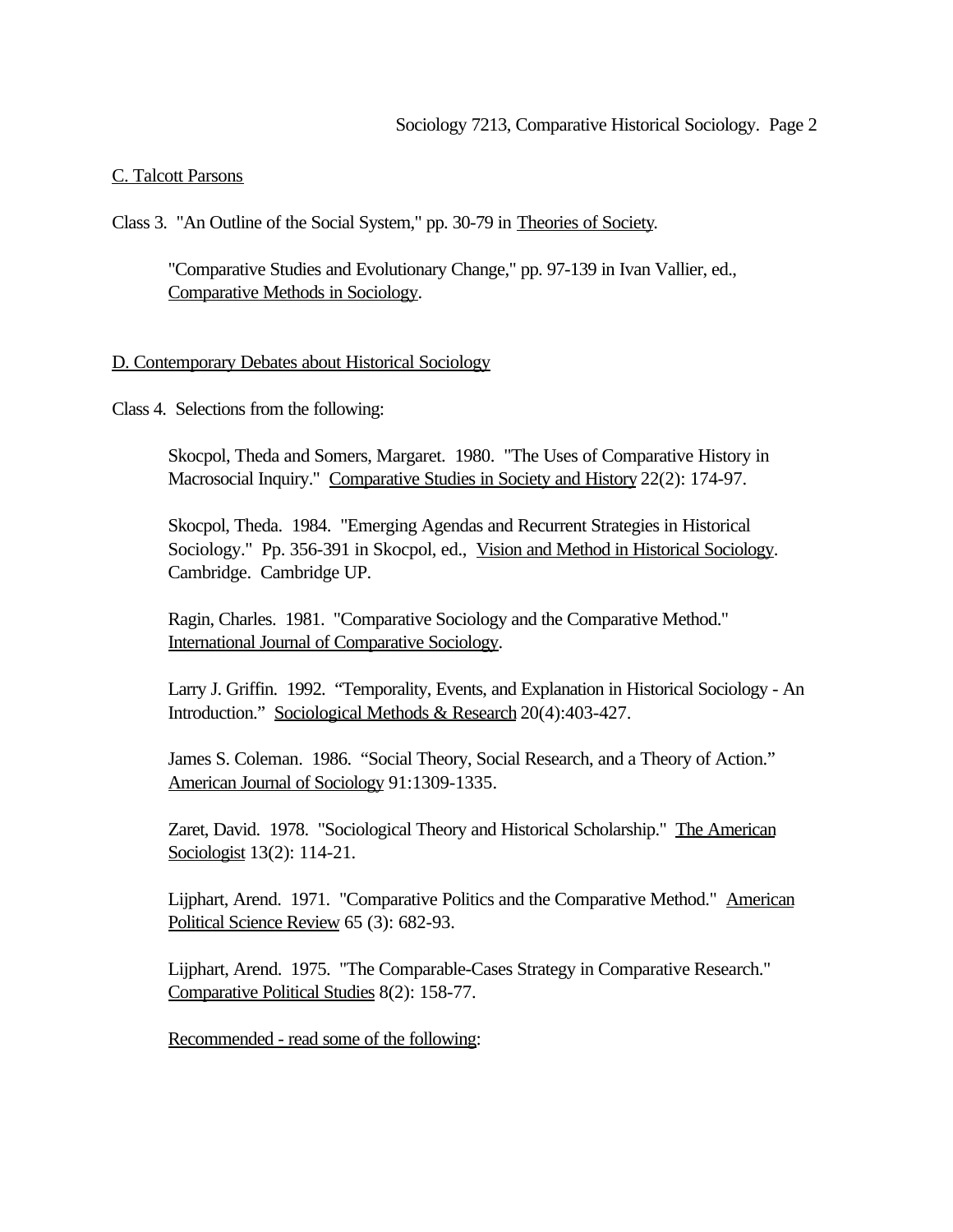Bloch, Marc. 1967. "A Contribution towards a Comparative History of European Societies." Pp. 44-81 in Land and Work in Medieval Europe: Selected Papers by Marc Bloch. Trans. J. E. Anderson. New York. Harper and Row.

Sewell, William H., Jr. 1967. "Marc Bloch and the Logic of Comparative History." History and Theory 6(2): 208-18.

Braudel, Fernand. 1980 [1958]. "History and the Social Sciences: The Longue Duree." Pp. 25-54 in Braudel, On History. Chicago. University of Chicago Press.

Bruce Western. 2001. "Bayesian Thinking about Macrosociology." American Journal of Sociology 107:353-78; and/or Bruce Western and Simon Jackman. 1994. "Bayesian Inference for Comparative Research." American Political Science Review 88:412-23.

Kiser, Edgar and Michael Hechter. 1991. "The Role of General-Theory in Comparative-Historical Sociology." American Journal of Sociology 97(1):1-30.

Somers, Margaret R. 1998. ""We're no angels": Realism, rational choice, and relationality in social science." American Journal of Sociology 104(3):722-784.

Kiser, Edgar and Michael Hechter. 1998. "The debate on historical sociology: rational choice theory and its critics." American Journal of Sociology 104:785-816.

Goldstone, Jack A. 1998. "Initial conditions, general laws, path dependence, and explanation in historical sociology." American Journal of Sociology 104:829-45.

Calhoun, Craig. 1998. "Explanation in historical sociology: narrative, general theory, and historically specific theory." American Journal of Sociology 104:846-71.

Stinchcombe, Arthur. Constructing Social Theories, pp. 57-130.

Stinchcombe, Arthur. Theoretical Methods in Social History, ch. 1; skim ch. 4.

Abrams, Philip. 1982. Historical Sociology. London. Open Books. Ch. 10.

Bonnell, Victoria E. 1980. "The Uses of Theory, Concepts and Comparison in Historical Sociology." Comparative Studies in Society and History 22(2): 156-73.

Strasser, Hermann and Susan Randall, An Introduction to Theories of Social Change, ch. 2-4; skim ch. 5-7. (This is a good summary comparison of Marxism - including functionalist Marxism - with functionalism.)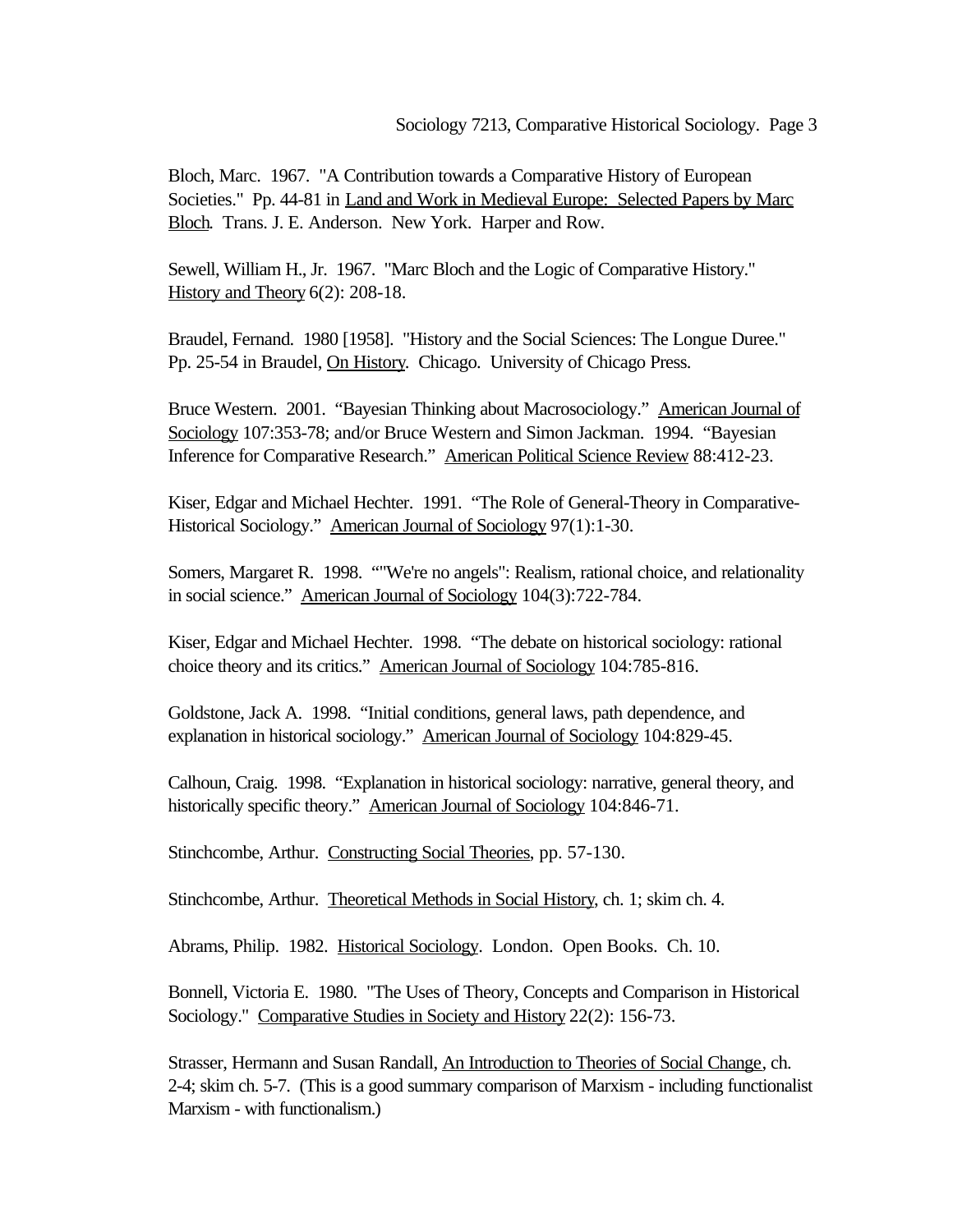Tilly, Charles. 1981. As Sociology Meets History. New York. Academic Press. Ch. 1, "Sociology, Meet History."

# PART II: THREE EMPIRICAL CASES

### A. The Causes and Effects of Industrialization In England

Class 5. E. P. Thompson, The Making of the English Working Class, Preface, ch. 6, 10, 11; skim ch. 7-9.

Thompson, E. P. 1978. "Eighteenth-Century English Society: Class Struggle without Class." Social History 3, 2:133-165.

Hobsbawm, Eric. 1984. "The Making of the Working Class, 1870-1914." Pp. 194-213 in Hobsbawm, Workers: Worlds of Labour. New York. Pantheon.

Brown, Kenneth. 1982. The English Labour Movement, 1700-1951. New York. St. Martin's. Ch. 2.

Katznelson, Ira, "Working-Class Formation: Constructing Cases and Comparisons. Ch. 1 in Ira Katznelson and Aristide R. Zolberg, eds, Working-Class Formation: Nineteenth-Century Patterns in Western Europe and the United States (Princeton: Princeton UP, 1986).

Recommended:

Tom Kemp, Industrialization in 19th Century Europe, ch. 1, 2.

Morris, R. J. 1979. Class and Class Consciousness in the Industrial Revolution. London. Macmillan.

Rule, John. 1986. "Conclusion: Class and Class Consciousness." In The Labouring Classes in Early Industrial England, 1750-1850. New York. Longman.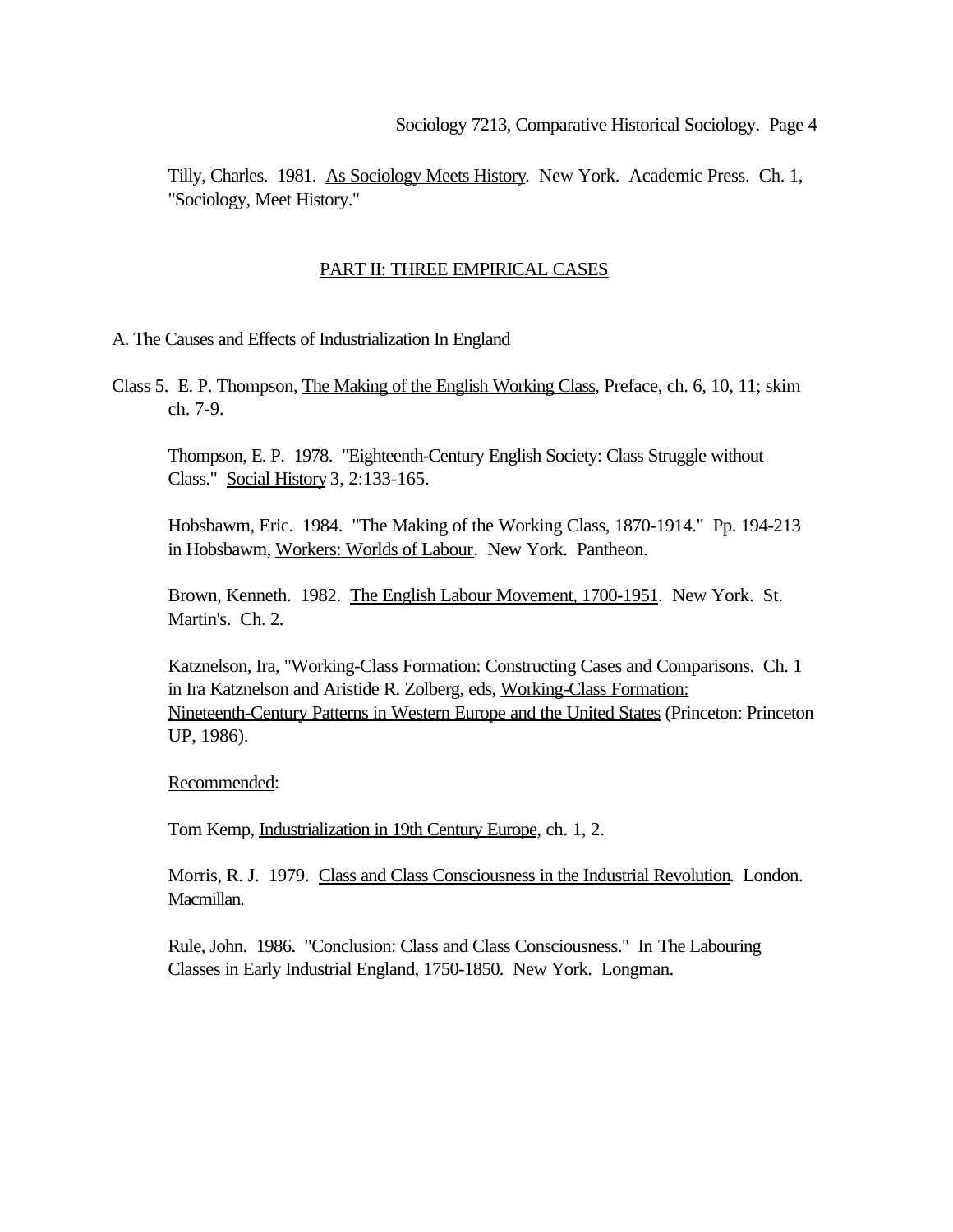Class 6. Neil Smelser, Social Change in the Industrial Revolution, chs. 9-11, 14.

Neil Smelser, Essays in Sociological Explanation, ch. 4, 6.

Recommended:

Chapters 27-28 by W. W. Rostow and Wilbert E. Moore, in Amitai Etzioni and Eva Etzioni-Halevy, eds., Social Change.

Class 7. Reinhard Bendix, Work and Authority in Industry, ch. 1, 2, 7.

Calhoun, Craig. 1982. The Question of Class Struggle: Social Foundations of Popular Radicalism during the Industrial Revolution (Chicago: University of Chicago Press), chs. 1, 6, 8, Epilogue.

Aristide R. Zolberg, "How Many Exceptionalisms?" Ch. 9 in Ira Katznelson and Aristide R. Zolberg, eds, Working-Class Formation: Nineteenth-Century Patterns in Western Europe and the United States (Princeton: Princeton UP, 1986).

Lipset, Seymour Martin. 1983. "Radicalism or Reformism: The Sources of Working-Class Politics." American Political Science Review 77: 1-18. (Reprinted in Lipset, Consensus and Conflict).

### B. Explaining the Rise of Nazism in Germany

Class 8. M. Rainer Lepsius, "From fragmented party democracy to government by emergency decree and National Socialist takeover: Germany," ch. 2 in Juan Linz and Alfred Stepan, eds., The Breakdown of Democratic Regimes: Europe.

Zimmermann, Ekkart, and Thomas Saalfeld, "Economic and Political Reactions to the World Economic Crisis of the 1930s in Six European Countries." International Studies Quarterly 3 (1988)

William Brustein. 1996. "Nazism Through Democracy: Why 14 Million Germans Voted for the Nazi Party." Extremism, Protest, Social Movements, and Democracy. Volume 3 of Research on Democracy and Society, edited by Frederick D. Weil. Greenwich, CT: JAI Press.

Class 9. Pierre Ayçoberry, The Nazi Question, ch. 4, 5, 9, and pp. 119-127, 199-208.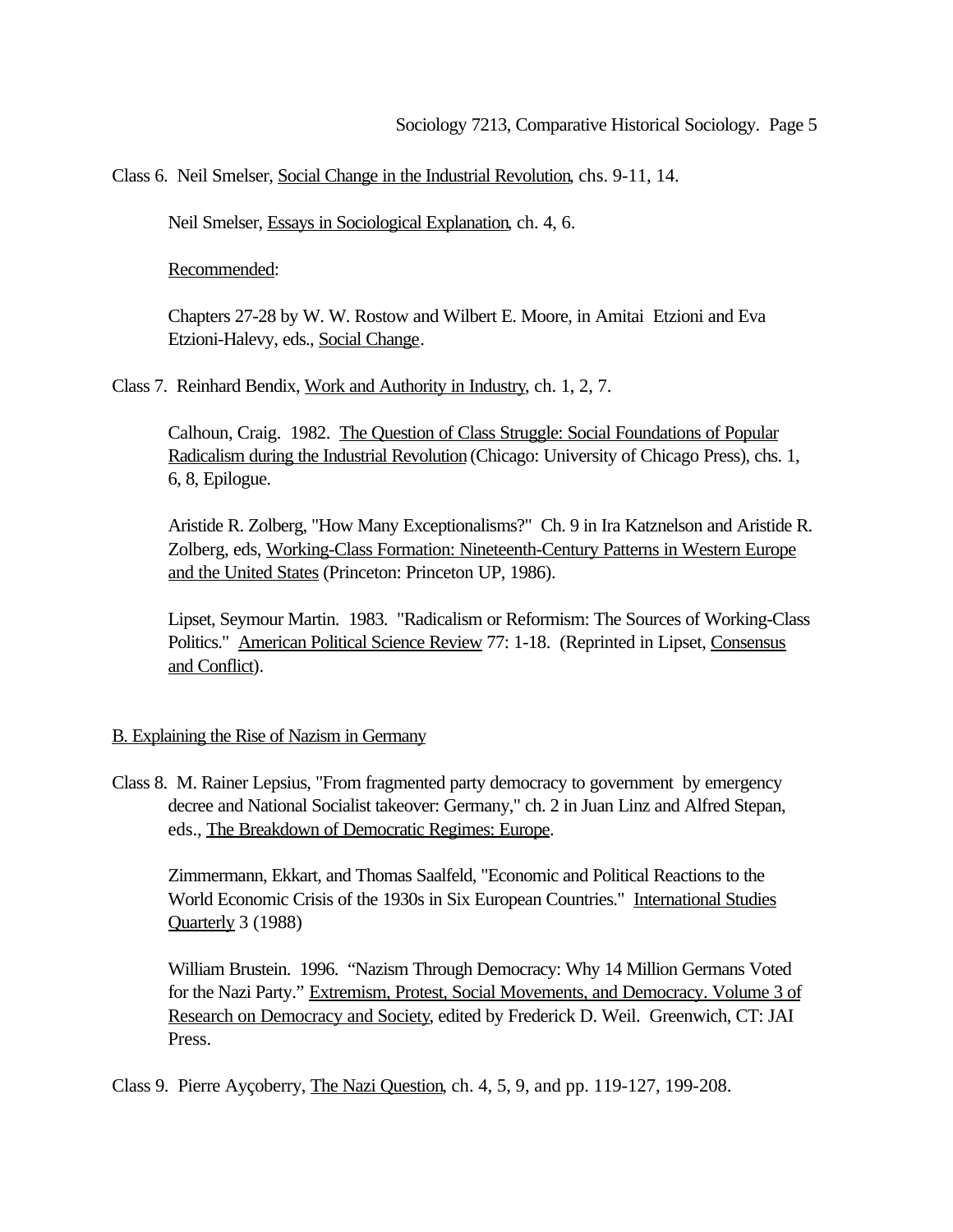Barrington Moore, Social Origins of Dictatorship and Democracy, ch. 8.

Recommended:

John D. Stephens, "Democratic Transition and Breakdown in Western Europe, 1870-1939: A Test of the Moore Thesis." American Journal of Sociology 94:1019-1077 (1989).

\*\* Brian Downing, "---" in Theory and Society (1988).

David Blackbourn and Geoff Eley, The Peculiarities of German History: Bourgeois Society and Politics in Nineteenth-Century Germany (Oxford U. Press, 1984).

Class 10. Talcott Parsons, "Democracy and social structure in pre-Nazi Germany," "Some sociological aspects of the fascist movements," "The problem of controlled institutional change," "Certain primary sources and patterns of aggression in the social structure of the Western world," ch. 6, 7, 12, 14 in Essays in Sociological Theory, revised edition.

Franz Neumann, "Anxiety and politics." The Democratic and Authoritarian State, ch. 11.

Seymour Martin Lipset, Political Man, expanded edition (1981), ch. 5 and pp. 488-503.

Ralf Dahrendorf, Society and Democracy in Germany, ch. 24-25.

C. Explaining Racial and Ethnic Differences in America

Class 11. The Culturalist Hypothesis and Functionalism

Oscar Lewis. 1968. "The Culture of Poverty." In Daniel Patrick Moynihan, ed., On Understanding Poverty: Perspectives from the Social Sciences. New York. Basic Books.

Gans, Herbert. 1967. "The Negro Family: Reflections on the Moynihan Report." Pp. 445-457 in Lee Rainwater and William L. Yancey, eds., The Moynihan Report and the Politics of Controversy. Cambridge, MA. MIT.

Gans, Herbert J. 1968. "Culture and Class in the Study of Poverty: An Approach to Antipoverty Research." In Daniel Patrick Moynihan, ed., On Understanding Poverty: Perspectives from the Social Sciences. New York. Basic Books.

Thomas Sowell, Ethnic America, ch. 1, 11.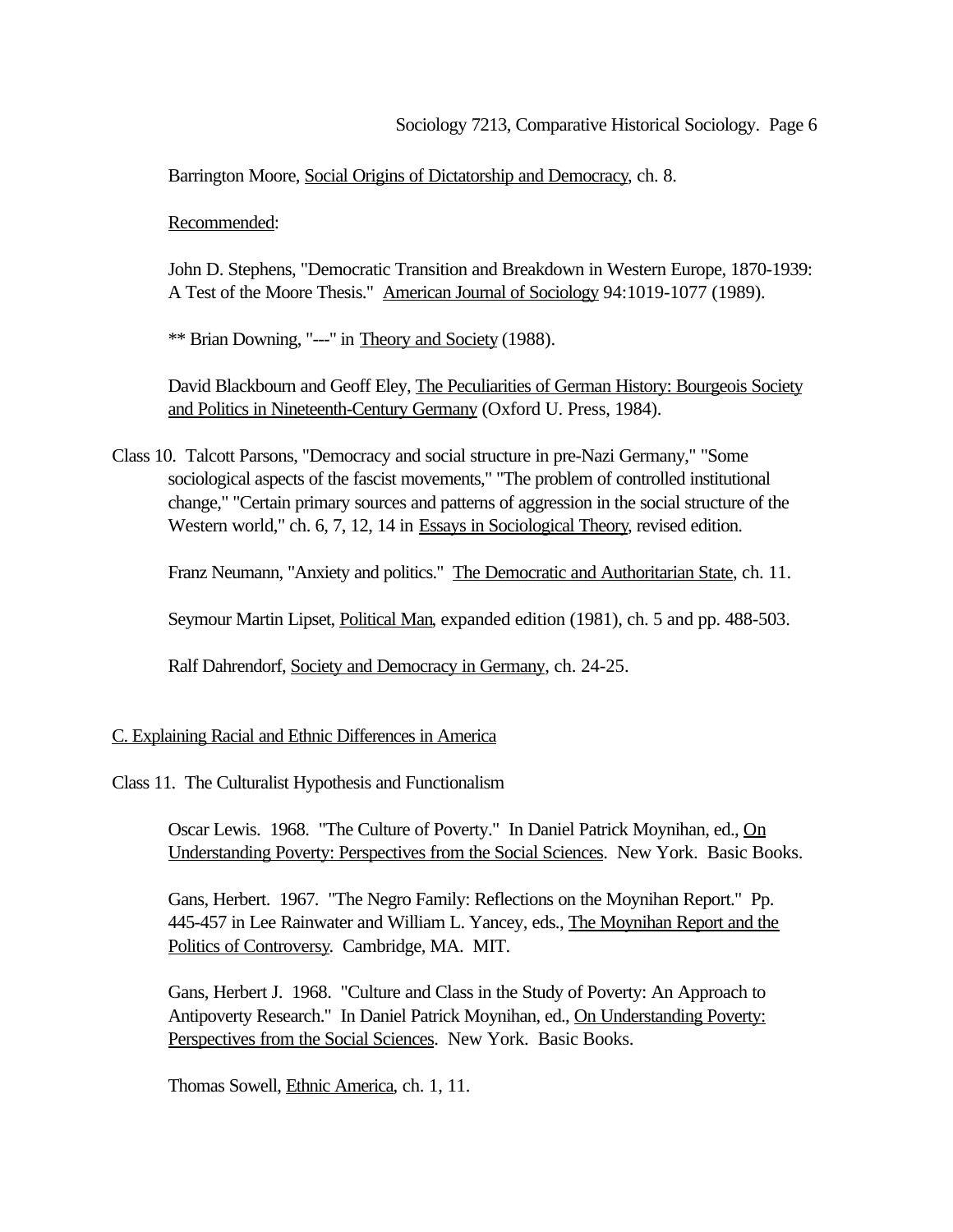Stephan Steinberg, The Ethnic Myth, ch. 4, 8.

Ann Swidler. 1986. "Culture in Action: Symbols and Strategies." American Sociological Review 51:273-286.

Recommended:

Valentine, C. A. 1968. Culture and Poverty: Critique and Counter Proposals. Chicago. University of Chicago Press.

Class 12. A Structuralist Debate. Networks of Opportunity.

William Julius Wilson, The Declining Significance of Race, second edition, ch. 1, 7, 8.

Wilson, William Julius. 1987. The Truly Disadvantaged: The Inner City, The Underclass, and Public Policy. Chicago. University of Chicago Press. Chs. 1-2; skim 3-4, 7.

Murray, Charles. 1984. Losing Ground: American Social Policy, 1950-1980. New York. Basic Books.

Recommended:

Edna Bonacich, "Advanced capitalism and black/white race relations in the United States: a split labor market interpretation," American Sociological Review 41 (Feb. 1976): 34-51.

Edna Bonacich, "Abolition, the extension of slavery, and the position of free blacks: a study of split labor markets in the United States, 1830-1863," American Journal of Sociology 81, 3: 601-628.

Kasarda, John D. 1978. "Caught in the Web of Change." Society 21:4-7.

Kathryn M. Neckerman, Robert Aponte, and William Julius Wilson, "Family Structure, Black Unemployment, and American Social Policy." Ch. 12 in Margaret Weir, et al., eds, The Politics of Social Policy in the United States (Princeton U. Press, 1988).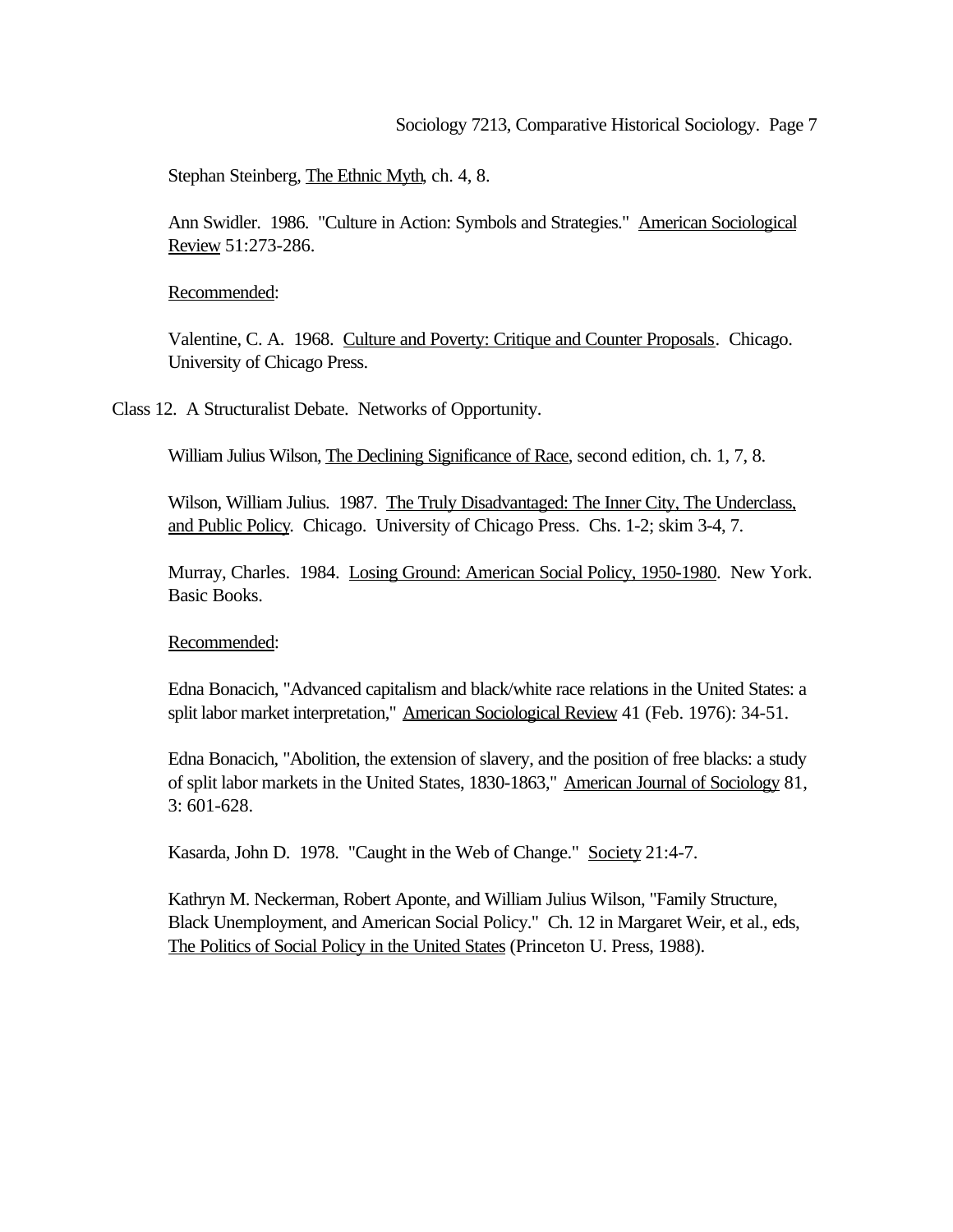Class 13. Another Structuralist Debate: Queues, Niches, and Social Capital.

Stanley Lieberson, A Piece of the Pie: Blacks and White Immigrants since 1880, ch. 1, 12.

Roger Waldinger. 1996. Still The Promised City? African-Americans and New Immigrants In Postindustrial New York. Cambridge: Harvard University Press. Ch. 1, 4, 9.

Coleman, James S. 1990. Foundations of Social Theory. Cambridge: The Belknap Press of Harvard University Press. Ch. 12.

Portes, Alejandro and Julia Sensenbrenner. 1993. "Embeddedness and Immigration: Notes on the Social Determinatints of Economic Action." American Journal of Sociology 98:1320-1350.

Portes, Alejandro and Min Zhou. 1993. "The New Second Generation: Segmented Assimilation and its Variants." The Annals 530:74-96.

More to be listed

Recommended:

Roger Waldinger, ed. 2001. Strangers at the Gates. New Immigrants in Urban America*.*  Berkeley: University of California Press. Ch. 1, 9.

More to be listed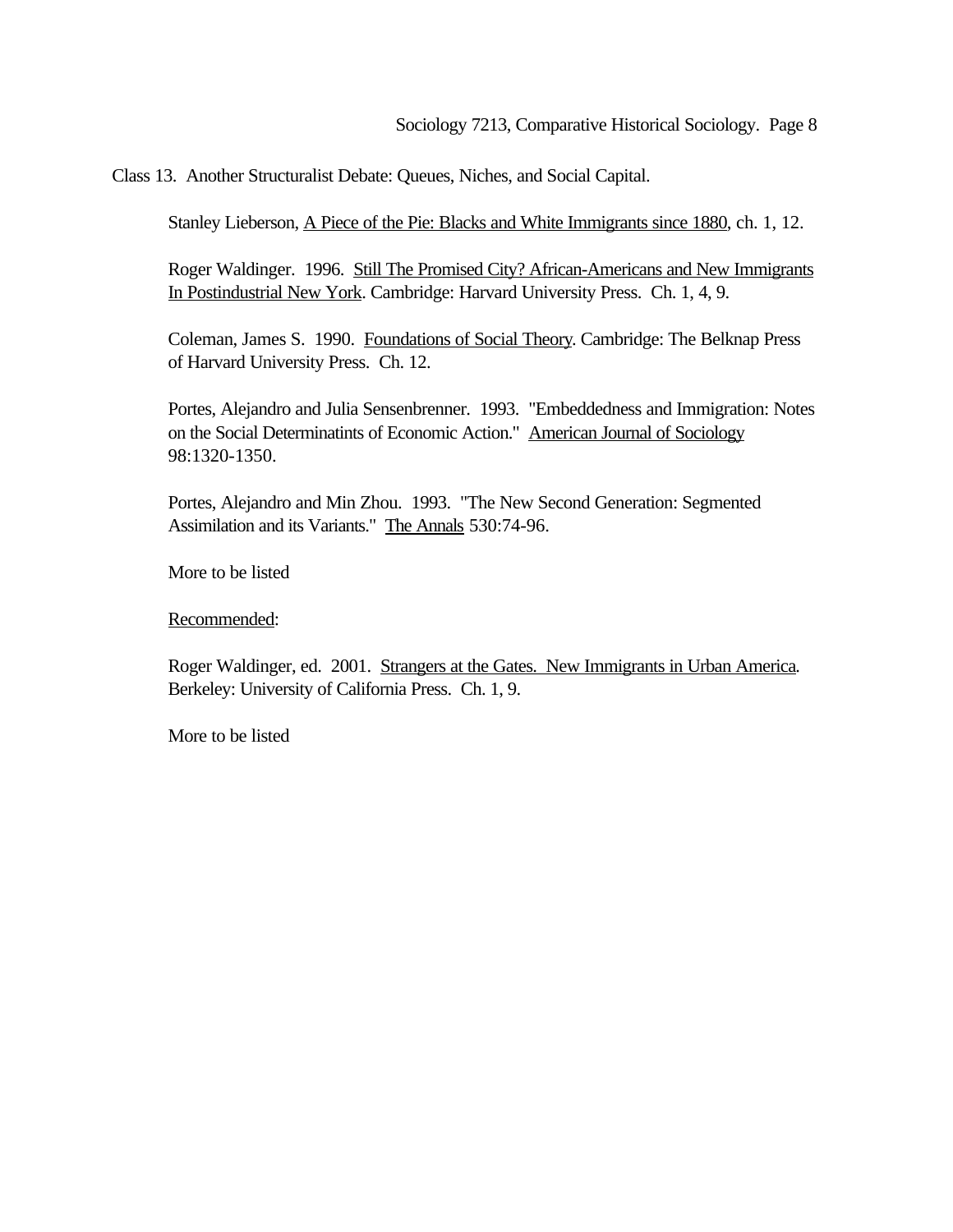Class 1 - Karl Marx and Friedrich Engels

Marx and Engels wrote the Communist Manifesto as - among other things - a general introduction and summary of their theories of historical change. And part 8 of Capital, "On the Primitive Accumulation of Capital," was one of the relatively small number of concrete histories they wrote to apply their theories.

In The Communist Manifesto note especially the following features.

- What does it mean when they say that history consists of class struggle? See whether they and other Marxists maintain this assertion throughout their empirical historical writings.
- What is their theory of the State, and what is the importance of politics? What is their attitude toward capitalism? (It is not simply hostile.)
- Note their reasons for predicting a proletarian revolution. Why do they also predict class polarization, and what are their characterizations of other classes?

Pay very close attention to agency and causation in "On the Primitive Accumulation of Capital:" which historical actors (generally, but not always, classes) were doing what to whom and with what effect.

- Exactly what role did the newly emerging industrial capitalist mode of production play in making the landed masses available as industrial workers?
- Marx says in the Communist Manifesto that the state is controlled by the ruling class. In whose interests was legislation enacted against vagabondage? In whose interests were colonial, debt, tax, and protection policies (p. 1242ff) carried out? Where was the capitalist class at this time? What is the role of force?
- What is the relationship of agricultural growth to industrial growth? Where do domestic markets come from? Where do consumers come from?
- What is the predicted role for the proletariat (see pp. 1247ff)? What is the importance of the concentration of workers in one place, of the development of a world market, of the constant reduction in the number of capitalists?
- In their theory of colonization, note how the laws of market- or capitalist society do not come into play as long as there is an open frontier.

The The German Ideology and the "Preface" to A Contribution to the Critique of Political Economy contain Marx and Engels' theory of history and historical change, and also some elements of a theory of the concrete, empirical course of history (the Communist Manifesto and Capital contained more material on the latter). Be sure to understand both aspects.

- On their theory of history, note especially these features: the basis of human activity in labor; the relationship of the forces of production to the relations of production and how their interaction drives history forward (their terminological consistencies may cause some confusion here, but see pp. 4-5, 180, 192-6); the sources of consciousness in this dynamic; and the progressive cycle of revolutions which results from this process - and Marx and Engels' teleological predictions of the ends of history.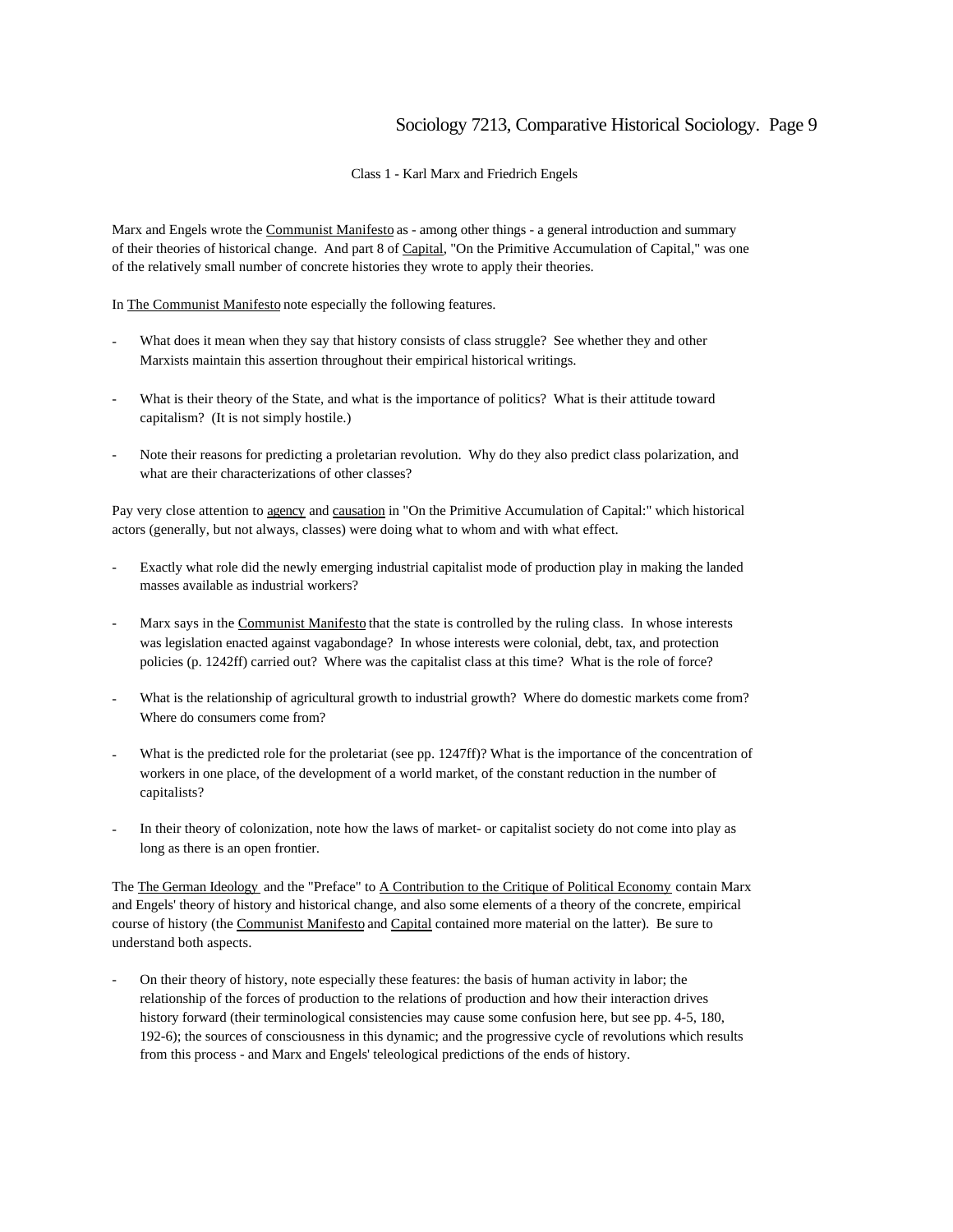- Their empirical history may be found mainly on pp. 151-4 and 176-86. How do changes in property relations and class relations fit into their general theory referred to above? Follow the stages of development closely. Note that they also refer to the origins of classes: what are these origins in civil society and how does this square with their assertion that all of history is the history of class struggle?
- What are the precise reasons Marx and Engels give for predicting a proletarian revolution? (See pp. 161f, 172f, 192f, 197f, and the writings from last meeting.) Note their sketch of communist society (p. 160), which is unique in their writings. Why is the State an illusory community?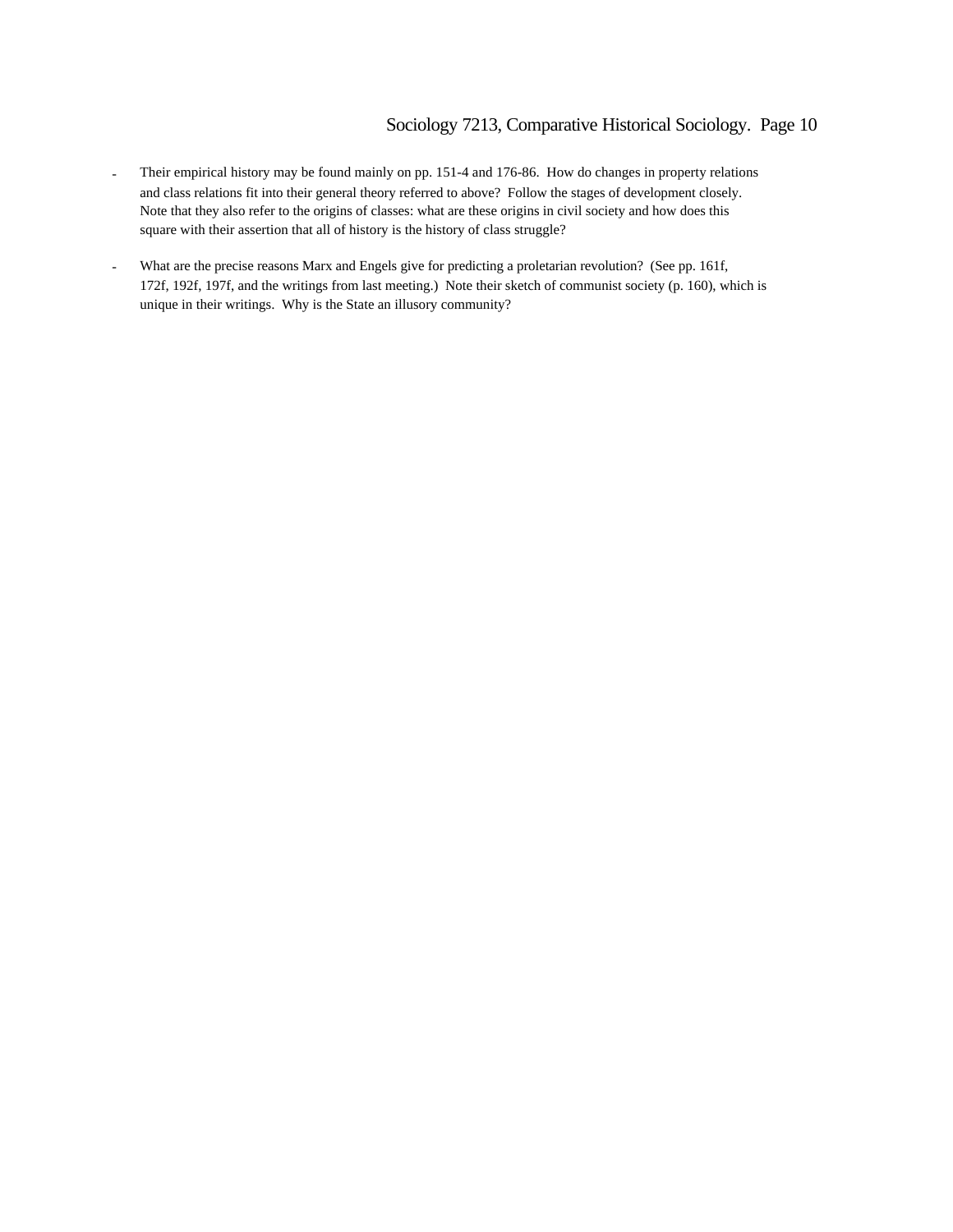Class 2 - Max Weber

Weber's General Economic History is his most complete account of the origins of capitalism, and it incorporates the more familiar account from his Protestant Ethic and the Spirit of Capitalism - and the explanation of capitalism's religious origins now becomes only one component of a more general explanation. Likewise, in contrast to Marx, Weber takes full account of the political factors in economic development.

Note the elements of Weber's definition of capitalism (there are six of them). Which of them are most central?

Note also, and more especially, the factors in the development of capitalism. Which of these were most important?

- Weber dismisses colonial policy as a major factor: why?
- Marx says that technology was not a major cause of the emergence of industrial capitalism. Does Weber agree? (He devotes a whole chapter to the question.)
- There are two chapters on political factors, one on citizenship and one on the rational state. Be sure to follow Weber's account of the connections between citizenship, urbanism, and military history closely. On the rational state, Weber recognizes that mercantilism was perhaps the most "rational" economic state policy - but he knows, following Adam Smith, that this was not the most "rational" form of capitalism. What is he trying to say?
- The last chapter is a reformulation of his argument from The Protestant Ethic. What is the "spirit" of capitalism, and how important is it compared to the other factors discussed? What does Weber say the role of the Jews was? Note here the distinction between internal and external ethics, which is crucial for understanding his argument. Also follow closely his account of worldly asceticism.

The readings in **Economy and Society** concern two points: (1) the nature of an historical sociological account, and (2) the forms of political or state domination (this is now the preferred translation of Weber's term, Herrschaft: see p. 324, note 2).

Be sure to understand especially the following points in Weber's "Fundamental Concepts of Sociology."

- Note the two component parts of sociology as a science (the German word for science, Wissenschaft, does not connote natural science as in English, but rather, systematic knowledge): interpretive understanding and causal explanation. Note further the ways in which these two are interconnected and the range of problems sociology confronts in trying to produce its accounts.
- How does the sociological observer correctly understand the social actor's intentions? How does he assign meaning or causation to events or structures which are not the direct product of human intention (so-called "unintended consequences")? Is "false consciousness" possible, as Marxists (or Freudians) have used the term? How does he understand and explain the different types of social action, especially if they seem irrational to him?
- What role do ideal types play? What are statistical regularities? Laws?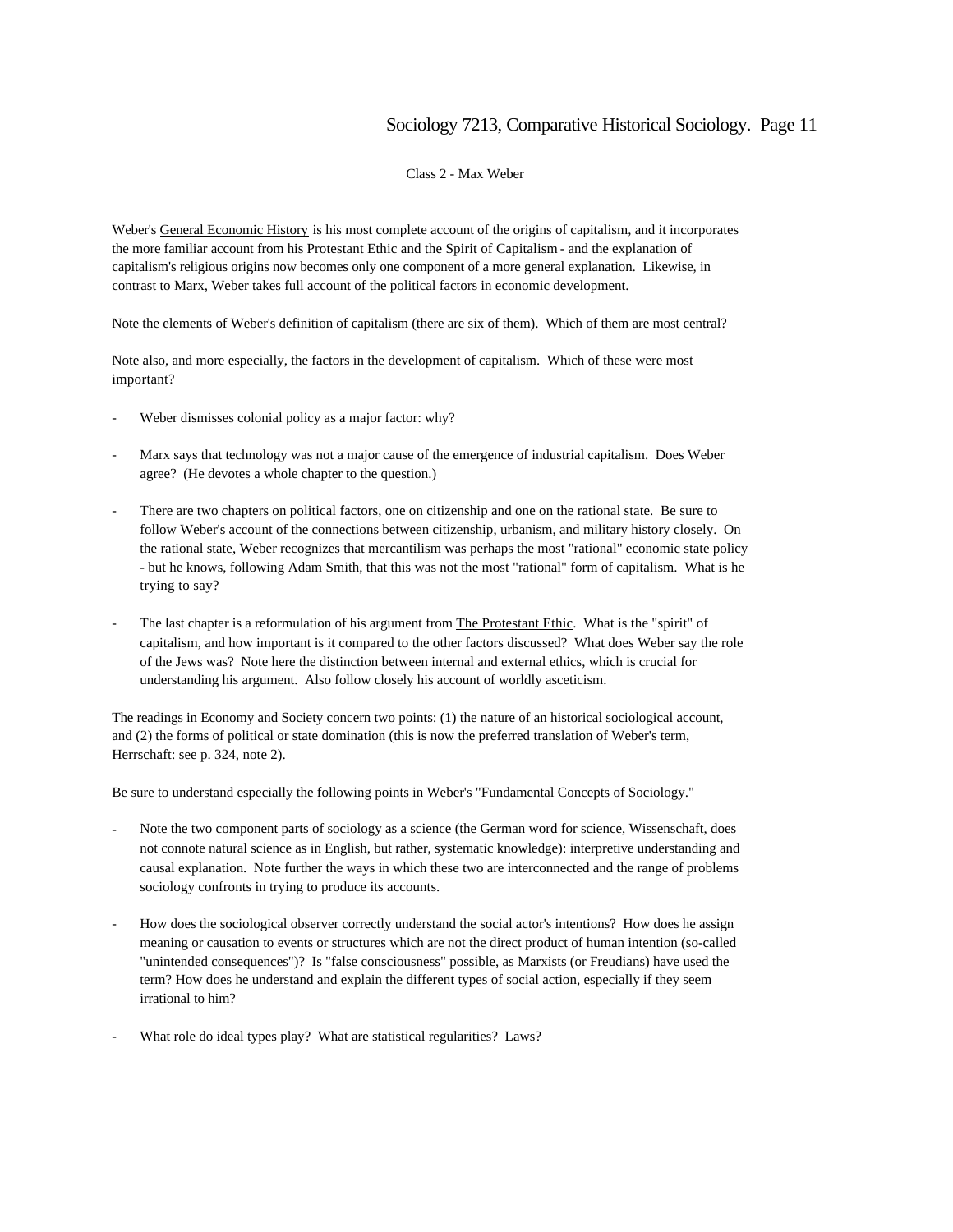You may remember the image of the Iron Cage from the last pages of The Protestant Ethic, which referred to the trap of rational compulsion under modern capitalism. It is clear, however, that Weber was also thinking of such rational compulsion under a rational state: bureaucracy is the feature common to both.

- What is the nature of legitimacy? Does it refer to the rulers or the ruled? How is power different from authority? And how can one empirically decide what domination is legitimate? (Do the forms of social action or the principles of sociological method help at all here?)
- Try to think of the three types of legitimate domination not only as an abstract typology but also as categories to be applied to an historical analysis.
- What are Weber's views of revolution, of bureaucracy, of democracy?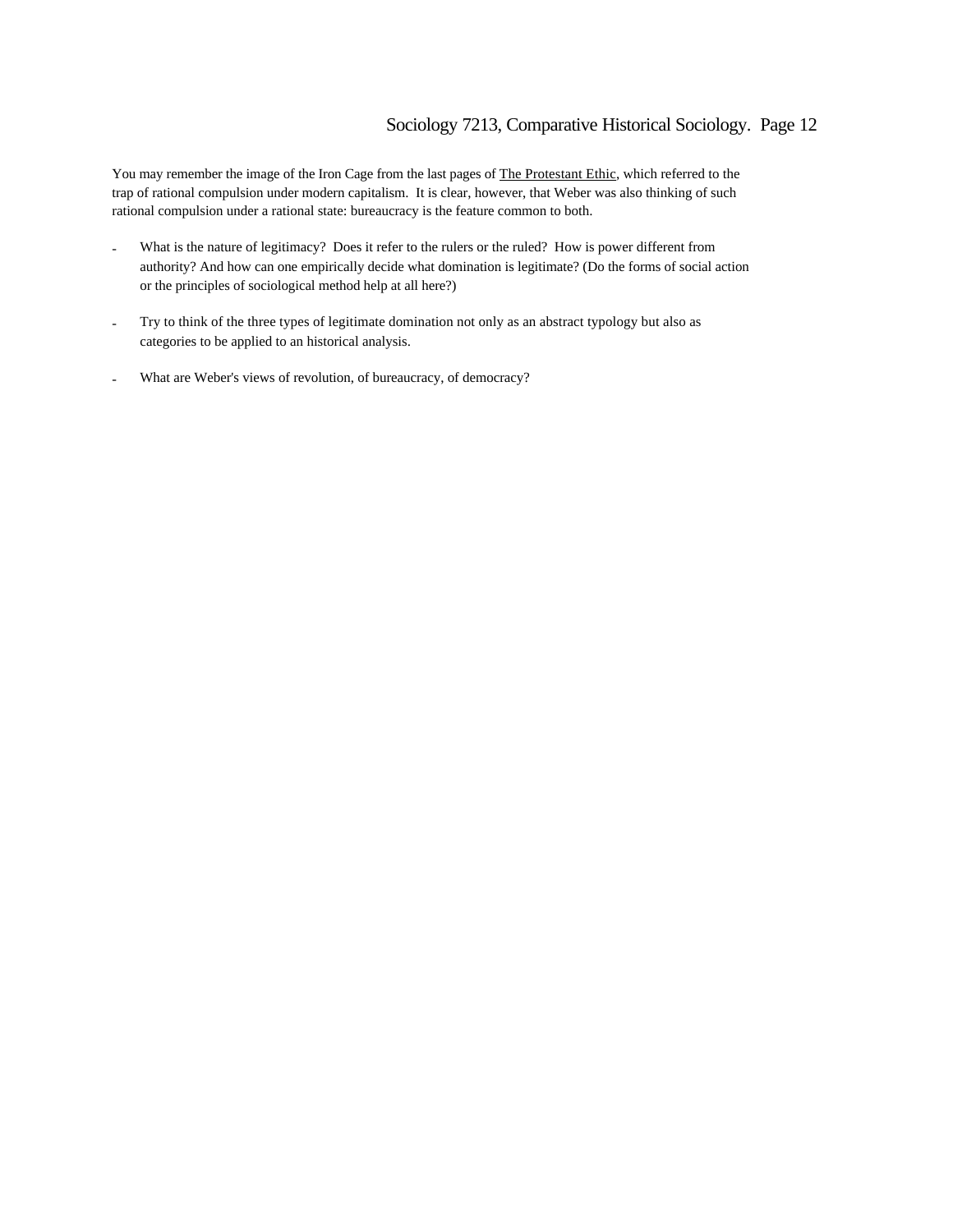Class 3 - Talcott Parsons

At first glance, it may be difficult to see that Parsons is interested in social change at all (see the discussion of this problem in the Strasser and Randall book), but he states his rationale at the beginning (p. 31): neither morphological nor dynamic analysis of society has priority over the other, but stable structural reference points are necessary for analyzing change. Furthermore, Parsons wants to distinguish processes of dynamic equilibrium from processes of social change. To understand his theories of social change, it will be necessary to understand both these distinctions.

Parsons recognizes that any social analysis must begin with some feature as given, and for him, this is the system of values of a society. Indeed, he calls the system of values itself the "social structure."

- How does this approach compare with Marx's theories of the origins of values? With Weber's?
- The primacy of values and norms is Parsons' approach to the question of how social order is possible in a large and diverse society (see p. 43). Elsewhere, he attributes the identification of this problematic to Hobbes. How does he apply this approach to such questions as class and ethnic conflict, differential access to power or money, the position of the family and (perhaps implicitly) of women, the development of the economy, religion, the State?
- What does he mean when he says that values must be institutionalized to have an effect?

To understand Parsons' theories of dynamic equilibrium for our purposes, it is perhaps not necessary to understand his four-fold classification of social functions (see his table, p. 61) in full detail. However, do try to understand the logic of these processes: the idea of exogenous and endogenous, inputs and outputs, the process of resource processing, and the mechanisms which control resource processing.

Parsons says that "The process of structural change may be considered the obverse of equilibrating process. The distinction is made in terms of boundary-maintenance" (p. 70).

- Since he identifies structure with values, structural change means change in the value system. If the value system is given, how does this work?
- It is perhaps easier to account for value change from exogenous sources in Parsons' theory. How does he attempt to address the above consideration with his theory of endogenous change stemming from "strains" between substructures? Does this force him to relinquish his image of society as a unitary entity?

One of the keys to understanding Parsons' structural-functionalist approach is to keep his remarks about the influence of biological evolutionism on him clearly in mind as you read his account. There are two primary points to note (and Parsons traces them both back to the 19th century English sociologist, Herbert Spencer). (a) All units in the system are related since they all stem from a single source, and any comparisons must take this fact into account. And (b) change or development proceeds by a process of (binary) functional differentiation and (re-) integration of units within the system.

How does this compare to Marx's notions of holistic system? to his notions of class conflict (i.e., to conflict between units of the system)?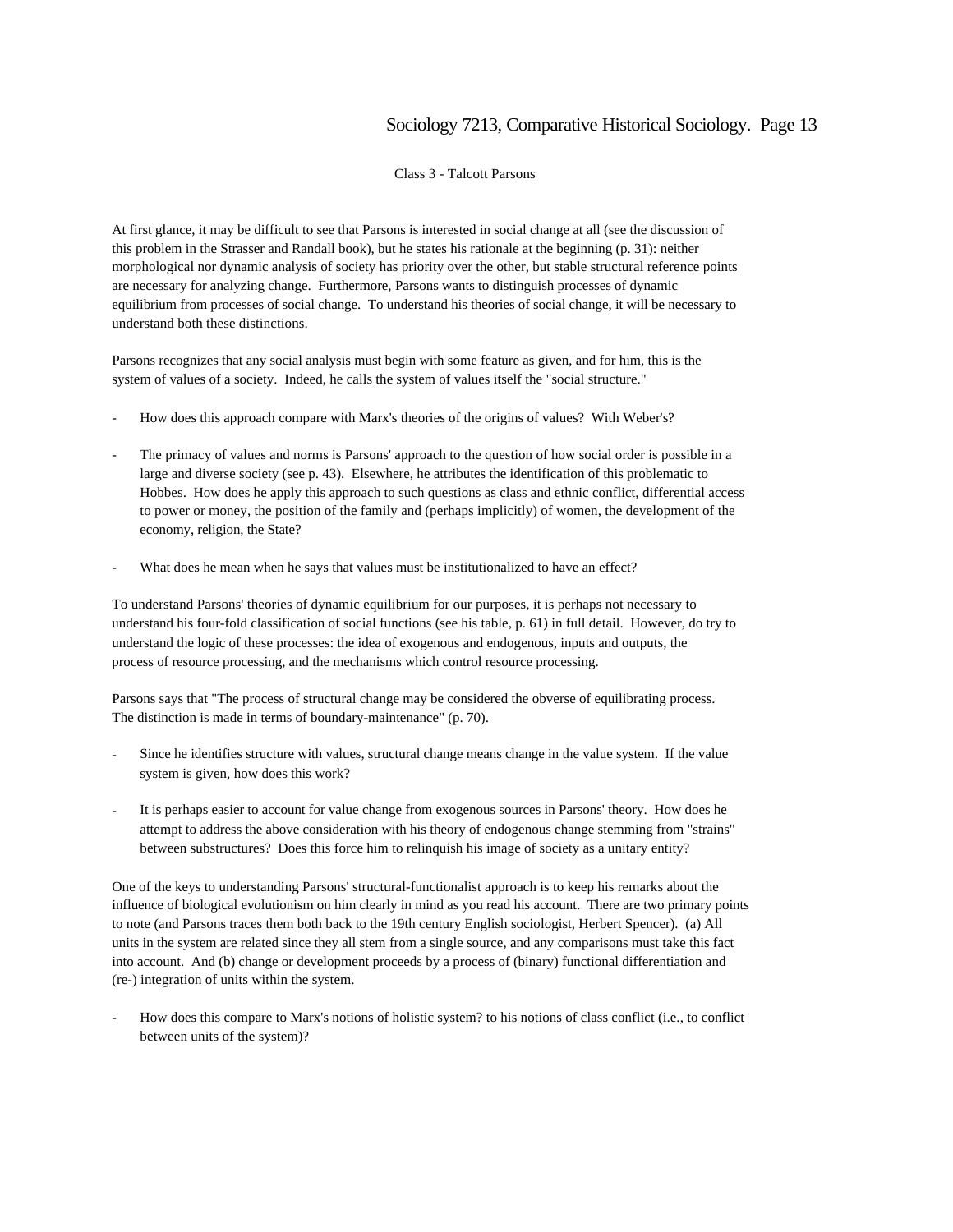- How does it compare to Weber's comparative-historical method? Does Weber take a systems approach and thus assume that the units he is comparing are related or stem from the same source? How does Weber's methodological standpoint - and the level of abstratction of his sociology - affect this comparison?

Note Parsons' remarks about the temporal order of functional differentiation: the sequence of development of political power, religious and cultural centers, and non-domestic economy from primitive, relatively undifferentiated societies.

- Inasmuch as Parsons says economic differentiation came relatively late, is he disagreeing with Marx, who said that all of history must be explained in economic terms?
- Note Parsons' account of the protest response to each level of economic "adaptive upgrading." How does this fit into his general theory of system equilibrium and structural change?

Is there a contradiction in Parsons' account of value generalization? On one hand, values become more universalistic to cover the great functional variety in society. But on the other hand, increasingly universalistic values bring forth fundamentalist protest and further dogmatic assertion of universalistic values - a conflict which can only be resolved at a higher level of value generality.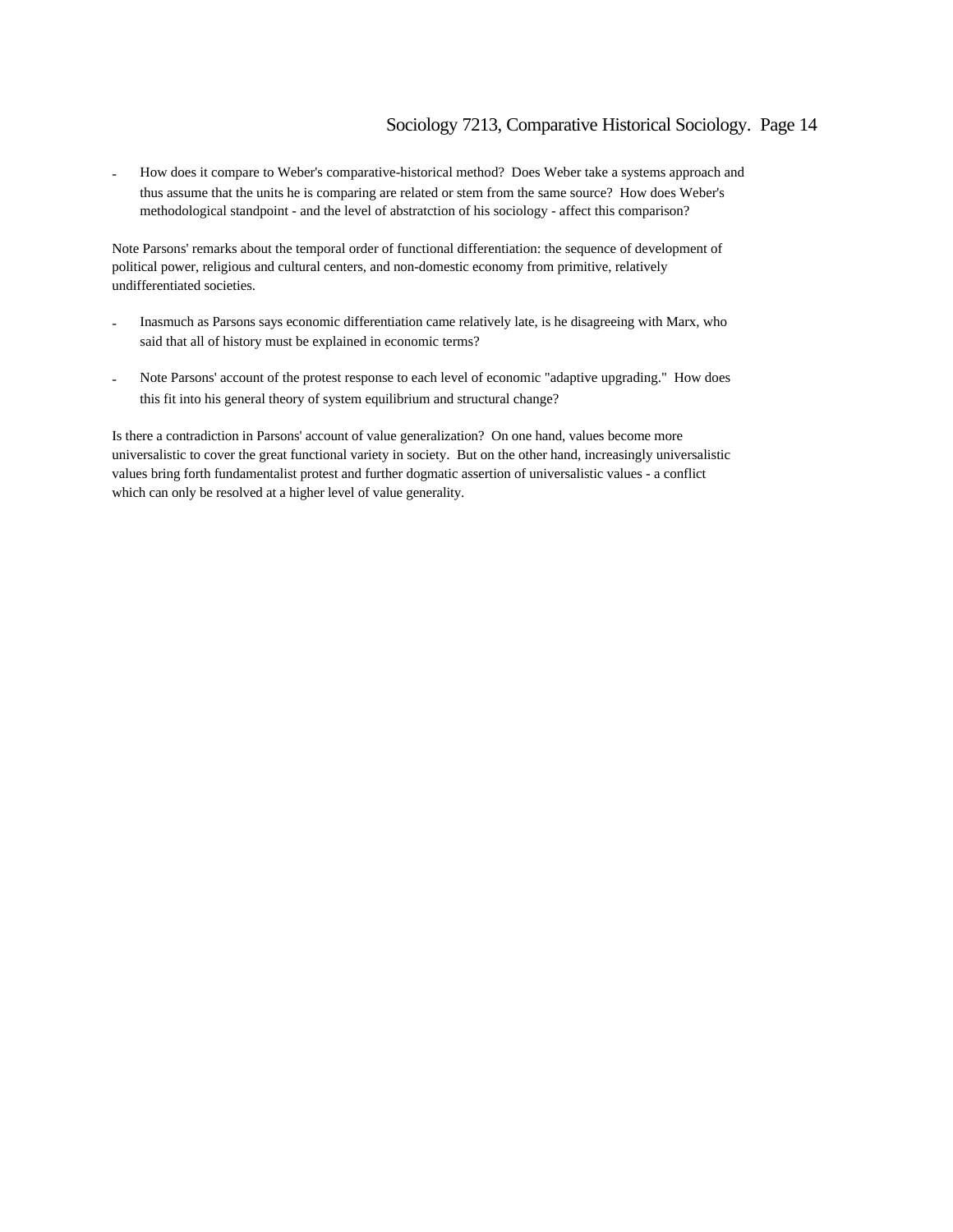Class 4 - Logic of Historical Sociology

- No notes yet ... I'm still reading these things, too.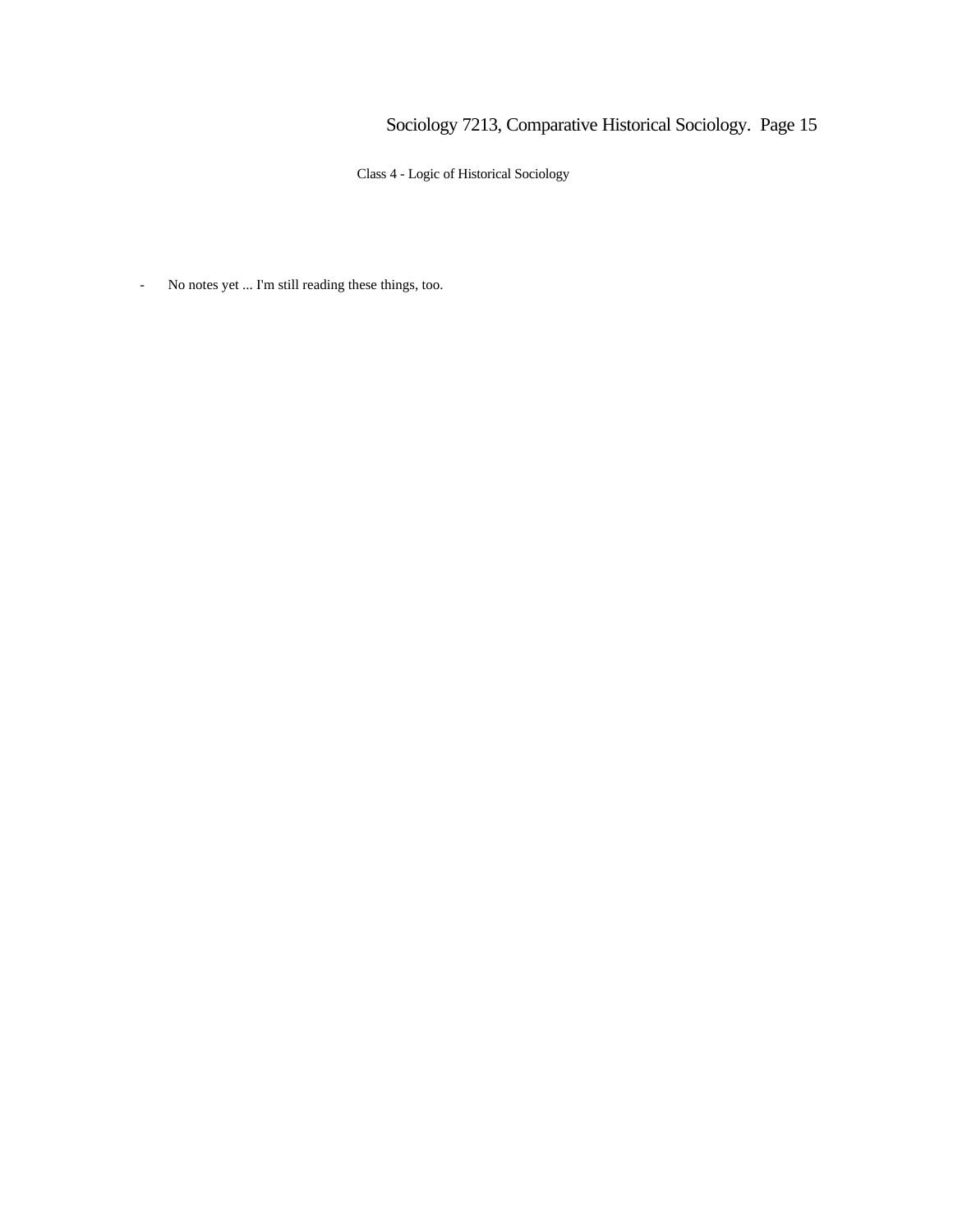#### Class 5 - The Causes and Effects of Industrialization In England: E. P. Thompson

E. P. Thompson is one of the best-known living English Marxists, but he is a Marxist of a somewhat unorthodox and eclectic sort. He is engaged in a self-conscious effort to develop Marxist theory in order to overcome certain objections which have been made of its classical (19th and first half of the 20th century) forms, and to continue its polemic with its critics. We will want to understand in what ways he departs from or modifies classical Marxism, and also what elements he draws from other theories - and to ask whether in the end he remains recognizably a Marxist.

We will want to focus on three factors in particular. First, how does Thompson define "class?" Study his remarks on pp. 9-11 closely.

- Note how he uses the concepts historical, structural, category, relationship, consciousness.
- What is the relationship between given structural situation, its development, consciousness of social position, and political action?

The second thing to understand is his concept of "exploitation." What are the relations between its objective and subjective components as described in chapters 6-10?

- The list of "grievances felt by working people" (emphasis added) on pp. 202-3 is crucial, as is his conclusion about living standards on pp. 211-2 and expanded on in ch. 10. You will want to compare his descriptions of subjective feeling with those of Smelser and Bendix (and note Thompson's polemic against the former).
- One of the strongest objections to the Marxian position is that what is described as exploitation is actually the hardships of economic transition. This position is taken to a greater or lesser degree, as we will see, by Smelser and Bendix: what is Thompson's position?

The third important factor to consider is Thompson's account of the effects of religion. (A fourth factor would be the political dimension, but we don't have time to consider that here.)

- As you no doubt know, Marx characterized religion as the "opium" of the masses that is, a distraction from real problems and their sources and solutions - while Weber considered it of real and central importance for economic outcomes. Where does Thompson stand on this question? How good are his Marxist credentials when he is finished - or has he changed the qualifications for Marxist credentials?
- What does he mean by "psychic exploitation" (p. 375)? In what ways is religion a form of protest?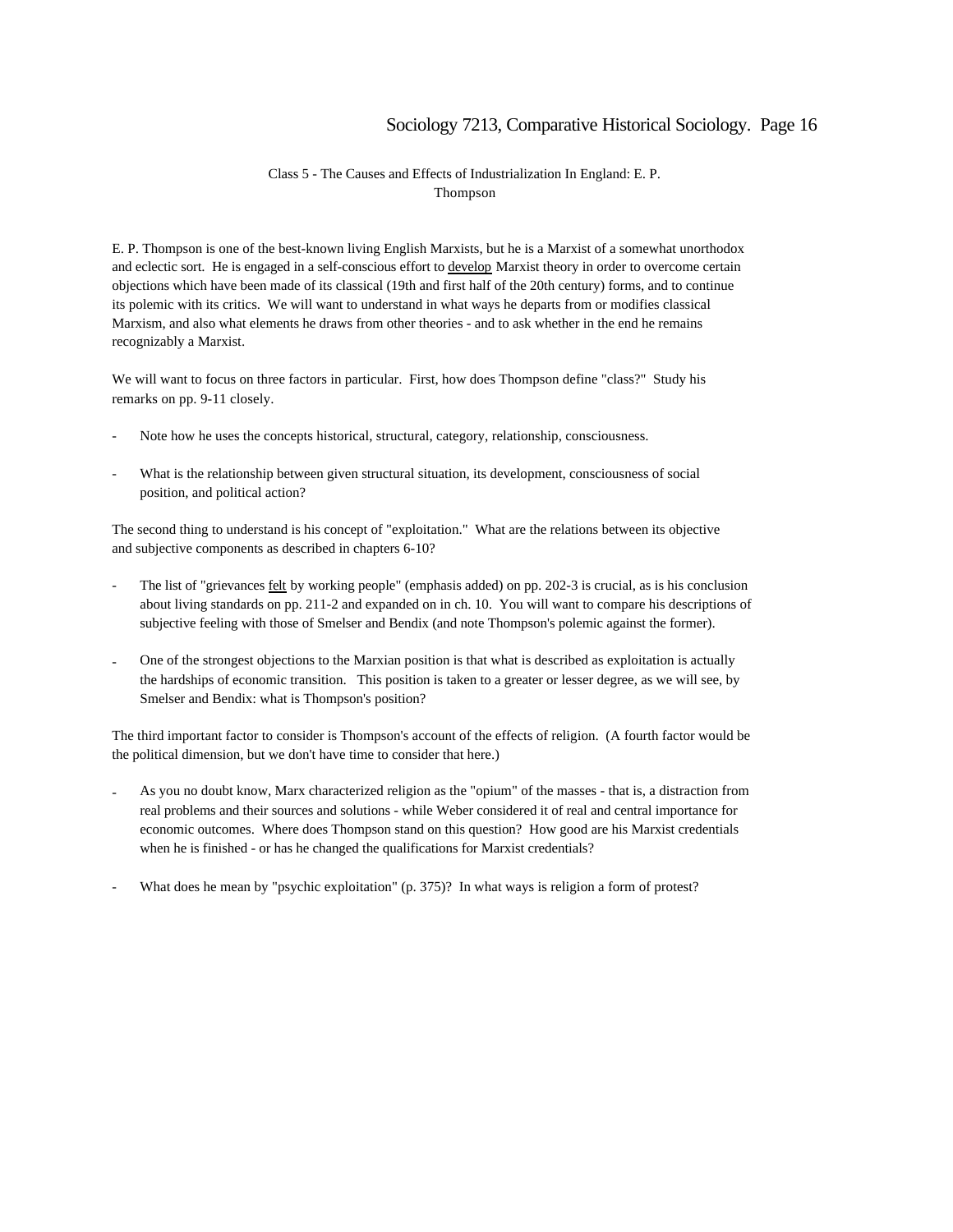#### Class 6 - The Causes and Effects of Industrialization In England: Neil Smelser

Smelser was a student and collaborator of Parsons and is therefore well placed to represent a Parsonsian position on the question of the Industrial Revolution. Moreover, it is helpful to read him since he lays out the distinctions between his own account and - especially - the Marxian account so clearly and sharply.

While we have read criticisms of Parsons' method for being overly general and abstract, a careful reading of Smelser reveals a wealth of concrete hypotheses about English industrialization and suggestions for comparative analyses, centering around the idea of structural differentiation (see esp. ch. 6 of Essays).

- Does Smelser depart from Weber's theory in the General Economic History or from Marx's that the development of industrial capitalism centrally entails the separation of production from the household and the uniform introduction of rational calculation into economic relations?
- Note the consequences of this element of differentiation: e.g., the family's loss of control over the education and upbringing of children (this is his central argument in Social Change), the growth of alternative centers of loyalty or community (nation, subculture, party or club).
- What are the responses to the problems of development? What are traditionalism, uneven development (or lags), anomie? Note the possiblities for conflict he mentions on p. 141 of Essays and recall Parsons' comments about strains in the social system. What structural elements affect the emergence of protest and its chances of succeeding (as against being redirected or suppressed)? Note the very important concept that dissatisfaction may be displaced (in an almost Freudian sense) into activity which has no realistic chance of correcting the problem (see p. 142).

Smelser's argument with Marx and the Marxists is that their concept of exploitation is too imprecise (he does not deny its existence or general effect): that it cannot sufficiently predict just when protest will break out.

- What is Thompson's argument against this? Does he fill the gaps of which Smelser complains?
- To what extent do the two theories actually contradict each other, and to what extent are they complementary, each specifying a different portion of the causal chain? (Be careful of facile synthesis: Smelser and Thompson both insist that there are contradictions between their theories.)
- Smelser writes that "people come to be disturbed about inadequate performance in roles" (p. 81 of Essays). Is this an alternative to exploitation as a motive for protest?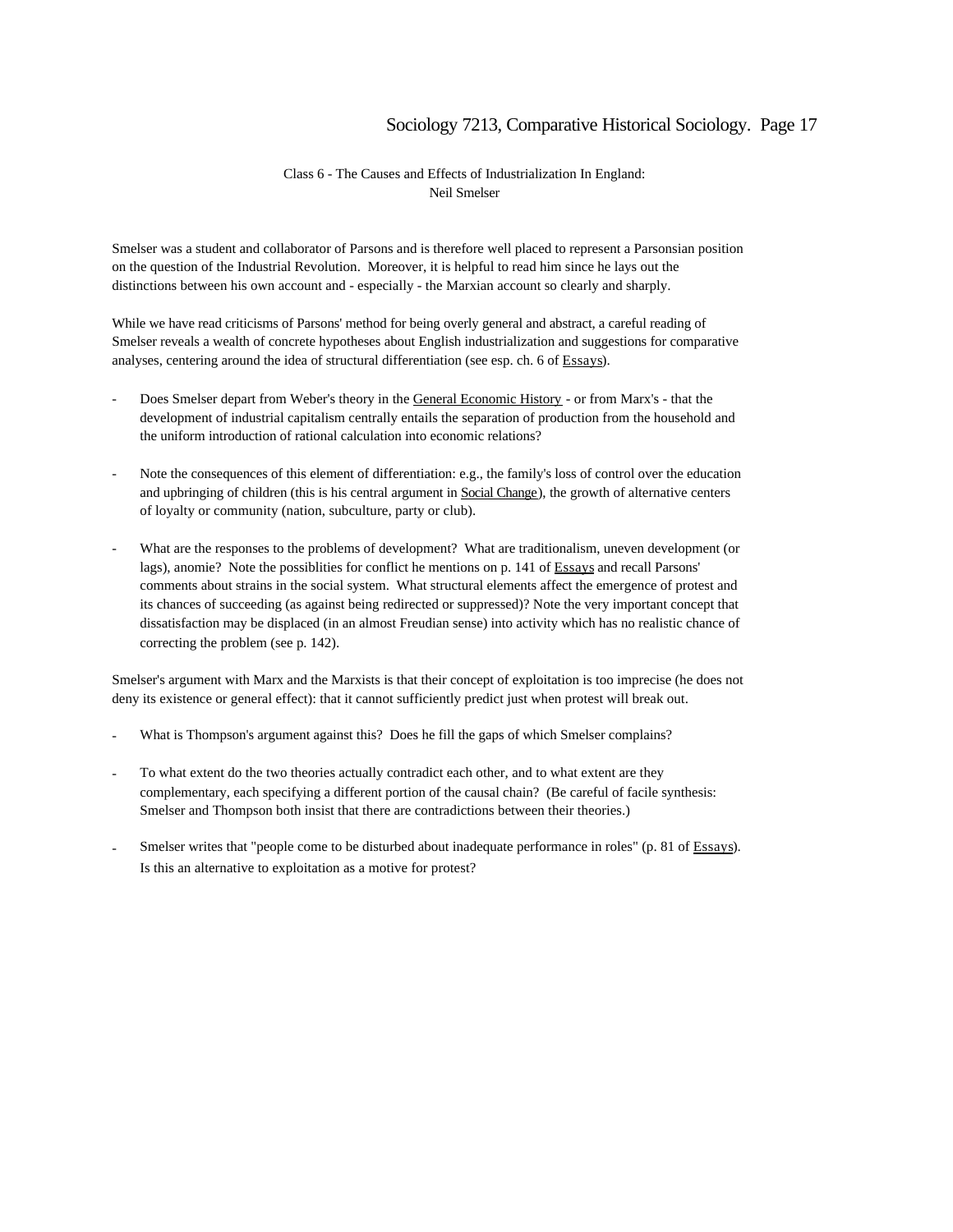#### Class 7 - The Causes and Effects of Industrialization In England: Reinhard Bendix

In his Work and Authority in Industry, Bendix takes almost as explicitly a Weberian approach as Thompson did a Marxist and Smelser a Parsonsian - and his credentials for doing so are fully as good as theirs: his large book interpreting Weber's theories was one of the two most important in print before the renewed publication activity of recent years (the other was Parsons' own). On the other hand, Bendix is perhaps less explicit about what is so Weberian about his account. This is a matter we will want to explore.

What is the significance of ideology in Bendix's account of the changes in English society during the time of the industrial revolution?

- What are the points of similarity regarding the causal importance of ideology in socioeconomic development between Bendix and Weber? How does Bendix's treatment compare to Thompson's and Smelser's - and to Marx's and Parsons'?
- Note Bendix's remarks about the relation of ideology to material change on pp. 88-89. What do you make of these?
- Both Thompson and Smelser discuss the sources of protest in the subjective feelings of loss of status among the working classes. How do the ideological developments described by Bendix contribute to this? What were the ideological responses of the working classes?

Although we are not reading Bendix's descriptions of the three other cases he examines (Russia, the United States, and East Germany), he does make a number of methodological observations - as well as substantive summary remarks - about his comparative-historical approach. Why does he argue that this approach is superior to the analysis of a single case? What can he discover in this way that he could not with a single case?

One of the most interesting and important things which Bendix describes is the pattern of shifting alliances of the English aristocracy, industrialists, and workers - especially those surrounding the dispute over the Corn Laws. (You should look up a brief account of this dispute under "Corn Laws" in any historical encyclopedia for background: the entry in the 1930s Encyclopedia of the Social Sciences is very good and to the point.)

Are there permanent class interests? Long-term ones? What can be inferred about the nature of class interests if they vary by political or economic issue? Can one make a distinction between (long-term) class strategic- and (short-term) tactical alliances?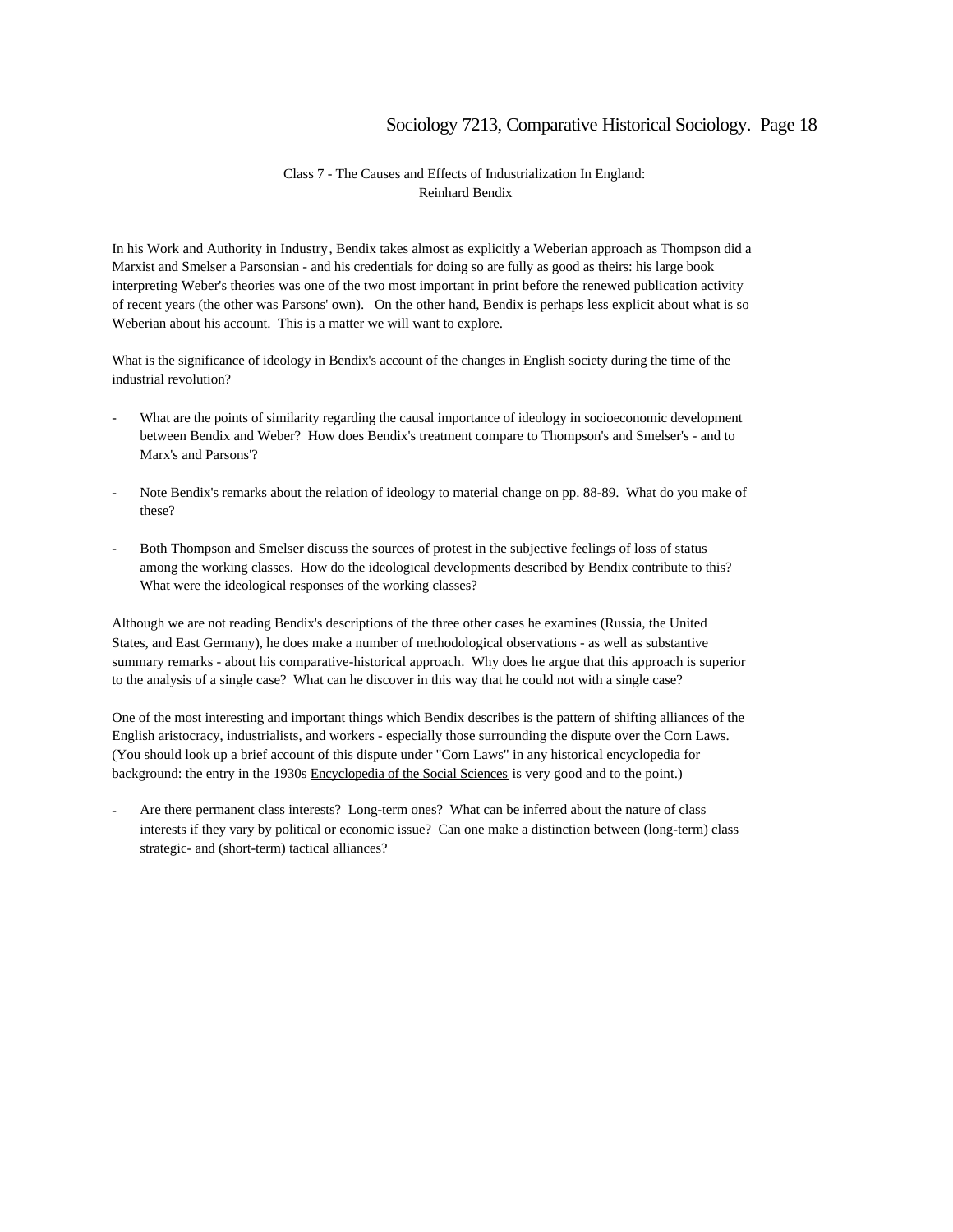Class 8 - Explaining the Rise of Nazism in Germany: M. Rainer Lepsius

Rainer Lepsius is one of the most important German sociologists since World War II, but he is not as familiar to English-speaking readers as some others since he writes largely on German topics, and not much of his work has been translated. I have included Lepsius' essay on the fall of the Weimar Republic as a Weberian account, although his approach remains somewhat eclectic. (By the way, he is professor of sociology at Heidelberg, where Weber was located throughout most of his career.)

Probably the most important concept in Lepsius' account is that of legitimacy. This is related to Weber's usage, but in certain ways it expands on it or departs from it. With legitimacy as the "dependent variable," Lepsius' argument lends itself especially well to being sketched as a causal diagram: trying to draw one is one of the best ways to understand his article. What did the legitimacy of the Weimar Republic consist of?

- What was the "democratic potential," the political culture, the German character, the German value system? Does he use all these concepts as explanations? In what way was the party system an indicator of democratic potential?
- In what ways did the party system institutionalize the democratic potential? How did the very structure of the party system - given certain value orientations - itself affect the legitimation of the Republic?
- Why does Lepsius argue that the economic crisis alone was incapable of undermining the German democracy? How were different social segments nevertheless differentially affected by the crisis, and how did this affect their support for (legitimation of) the regime? Is this an implicit critique of Marxist theory?
- In Lepsius' discussion of Hitler's charisma, does he add anything to Weber's concept? Note his description of Hitler's ability to withhold or deliver disorder, and the effect of this ability on the legitimacy of the Republic.

Note carefully how Lepsius uses the concept of integration: citizens were integrated into certain organizational structures (churches, unions, professional, industrial, and regional associations, political parties) which expressed the interests of their social segments and anchored their political orientations.

- Which citizens were most receptive to Nazi appeals (note that some support simply fell into their laps), and how does an analysis of integration help explain their rise and democracy's fall?
- Is there any connection between this use of the concept of integration and that of Parsons and Smelser? (Recall the latter's discussion of the strains of modernization.)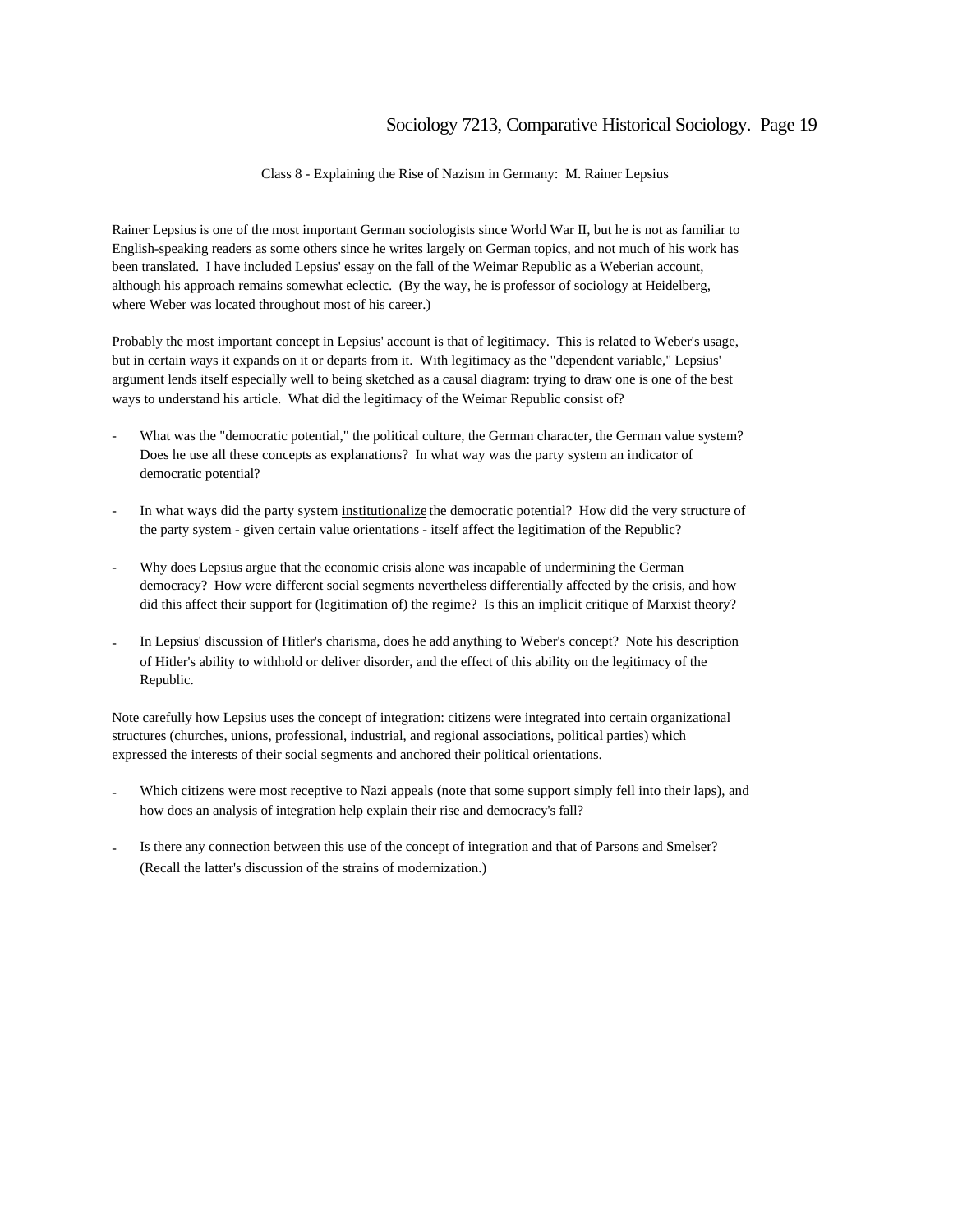Class 9 - Explaining the Rise of Nazism in Germany: Pierre Ayçoberry

Whether or not Ayçoberry himself is a Marxist, he does present such a rich catalog or handbook of Marxist arguments that his book is appropriate as a source of Marxist perspectives on Nazism for our purposes. In fact, his summaries of other arguments are equally useful: this is a good place to look up a variety of theories of Nazism.

Classical - and to a lesser extent, revisionist - Marxism has had great trouble explaining Nazism for a number of reasons, including the following. (a) The bourgeoisie seems to have given up or lost control of the state without a proletarian revolution. At the least, this seems to demonstrate a problematical autonomy of the political realm; at worst, a contradiction of orthodox Marxist assertions. (b) A mass-based revolutionary movement arose which was not based on the working class. (c) The (posited) middle-class mass base of Nazi support undermines Marx's prediction of class polarization and the dissapearance of the middle classes under capitalism. How did Marxist theorists attempt to work around these problems? How seriously do you take what Ayçoberry calls "the theory of agents" (p. 68)?

- Note the summary of theories Ayçoberry lists on p. 68 and the list of problematical theses on pp. 57-8. Many of the Marxists' answers centered on the "theory of Bonapartism:" what is this?
- Some of the other Marxist theories concern stages of development of capitalism, and most of these seem to stem from Lenin's theories of imperialism. Try to see how these theories are used, and contrast them to the more (non-Marxist) Parsonsian developmental theories we have seen elsewhere.

Clearly, much more could be explained if one relaxed Marx's dictums about class polarization. But it is unclear whether a class-based explanation using a number of classes remains Marxist.

- In fact, the roots of the analyses of Geiger and others (ch. 5; more in ch. 9) can be traced to the "revisionist" debates within the Marxist German Social Democratic Party around the turn of the century. Be sure to follow these arguments.
- Once a multi-class framework is accepted, very rich psychologically informed accounts are possible. How are the concepts of resentment, authoritarianism, and asyncronism used, and how are they connected to a (multi-) class analysis? You might look ahead to the descriptions of Parsons' and Fromm's theories (p. 100f; Neumann paralleled Fromm) for a perspective on the next weeks' readings.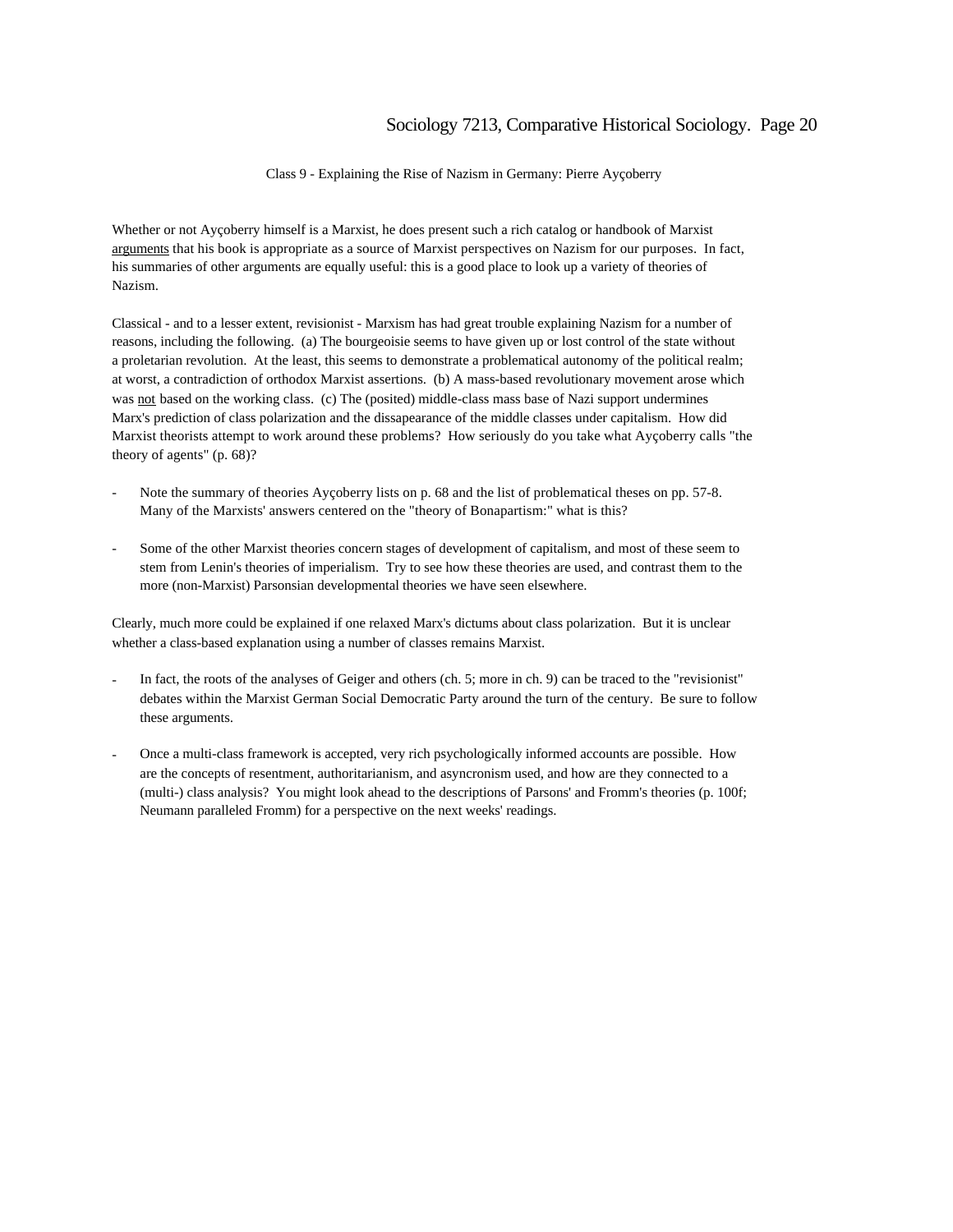Class 10 - Explaining the Rise of Nazism in Germany: Talcott Parsons, Franz Neumann, Seymour Martin Lipset, Ralf Dahrendorf

As we saw last time, Ayçoberry claims that Parsons was ten years too late in publishing his accounts of German Nazism to make any claims of originality in explaining it. He was anticipated by a host of European scholars, including Wilhelm Reich, Ernst Bloch, and other members of the Frankfurt Institute for Social Research. However, even if his explanation remains derivative, (1) the theory itself is most important, and (2) we will want to see how it fits with Parsons' more general theory - and whether it fits equally well with Marxist or Weberian theory.

The key to Parsons' theory probably lies in the concept of "anomie." What does this mean, and what does it explain? You will want to note carefully the relation between this concept and the concepts of status anxiety developed next time by Neumann, Lipset and Dahrendorf. Again, as Ayçoberry notes, this group of theories are not really new with Parsons (even in their application to explaining the Nazi question), but we will want to see which author provides the most satisfactory formulation.

- How does Parsons characterize pre-Nazi Germany? What is its social structure, and what are its values? Are these the source of Nazism: is Parsons developing a theory of the "German character" (which is perhaps an "authoritarian personality")? If they are not the direct source, how does their breakdown make the Germans particularly susceptible to anxiety?
- How is anxiety related to hostility and aggression? Parsons' account is, of course, informed by Freudian theory (as were those of his antecedents), but he also cites certain factors from the social structure: how are these elements combined? Do you find Parsons' explanation of the target group of hostility (the Jews) convincing: why this and not other groups? (In fact, there were a number of other target groups: does Parsons account for this?)
- How does Parsons combine his observations about German social structure and the general character of aggression to explain the attraction of certain strata of the German population to Nazism?

Parsons' recommendations for the reconstruction of a democratic Germany were quite prescient. However, if he posits the primacy of the value system in his general theory, why does he not recommend that the victorious Allies address these values at their source (in schools, family structure, and political ideology), but rather direct their energies toward restructuring the economy? Is this an implicit admission of the primacy of the economy?

The readings by Neumann, Lipset, and Dahrendorf combine a number of elements of explanation from the previous works we have read, but in many ways, they seem to vindicate aspects of Parsons' approach - even if, as Ayçoberry notes, Parsons' own formulation was antedated by others with different orientations. Parsons' central thesis in this regard is that those sectors of society most dislocated by "modernization" (a term which must be further specified) were most prone (1) to be dis-integrated from their traditional political moorings, (2) to overlook the inconsistencies and problems in the Nazis' programatic statements, and (3) to be attracted by the Nazis' "reactionary" appeal (this also must be specified). We will want to examine such qestions as these:

- Was "modernization" in fact simply part of the process of capitalist development (a Marxist thesis)?
- Which were the strata most dislocated, and what does dislocation mean here (e.g., anomie, unemployment, bankruptcy)?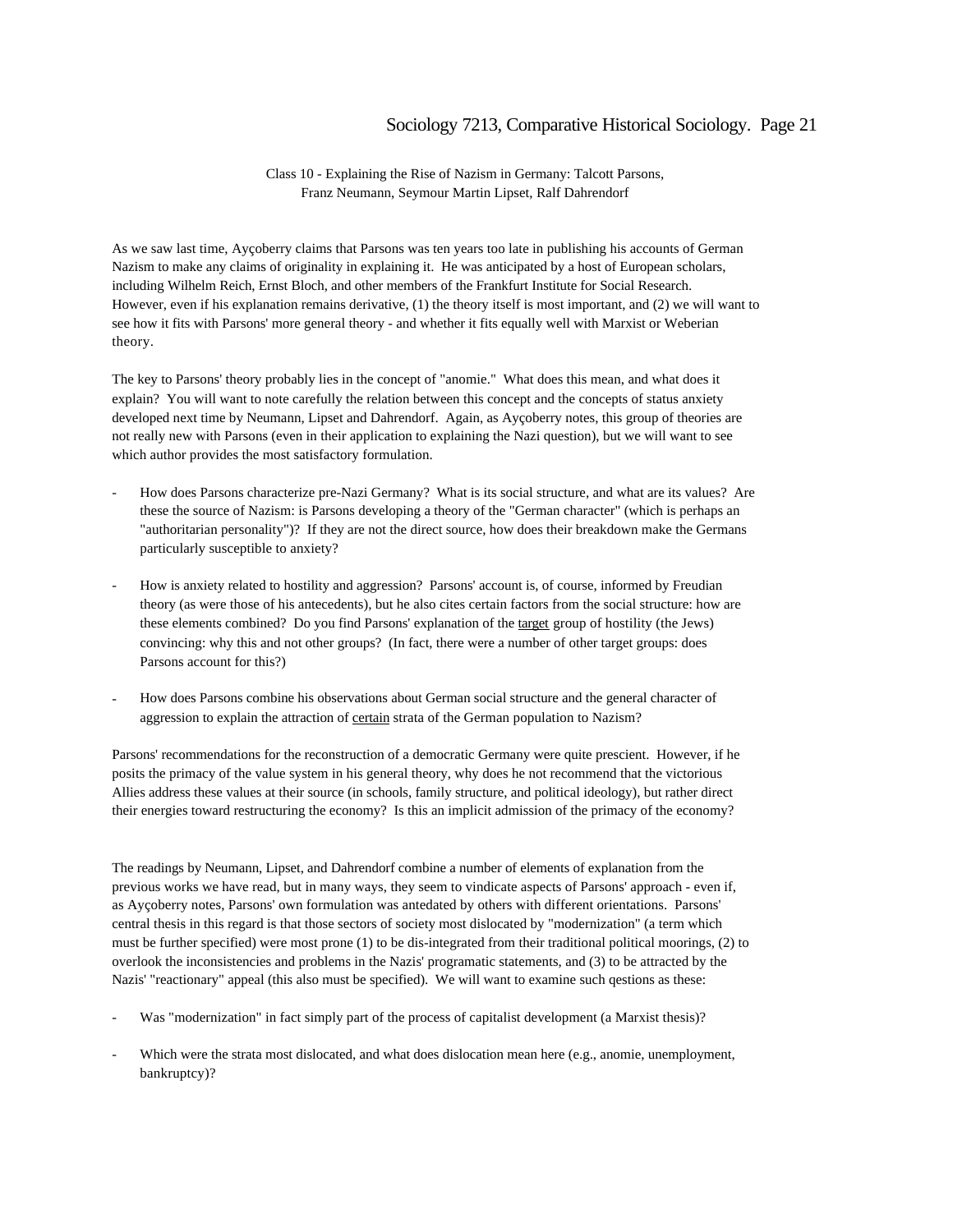- Even if certain strata were dislocated, what made them susceptible to the particular Nazi appeal - not just to hostility and violence, but to the impracticability of Nazi programs in effectively solving their problems?

Lipset's answers to these questions are fairly direct. What are they: who were the Nazi voters and why did they support the Nazis? Are the reasons he attributes to the Nazi supporters mainly economic?

How does Neumann incorporate Freudian theory to explain the attraction of the Nazi supporters to aggression, hostility, and scapegoat theories? Does he succeed in relating these explanations to the findings of empirical voting research? (See also his footnotes 83 and 85 for further empirical references.) Do Neumann's or Lipset's accounts satisfy the criteria established by Lepsius for explaining Nazi success?

Dahrendorf - and Barrington Moore - work at a more explicitly systemic level. How do they explain dislocations? Note how they use concepts of uneven development - especially the idea that Germany had a capitalist economy but no bourgeois political hegemony (even before the rise of Nazism), and that the traditional landed upper classes combined with the discontented lower middle classes in protest against the dislocations of industrialization. Why does each author say the result was Nazism? How do they use value-orientations and class alliances as explanations? Who is more persuasive?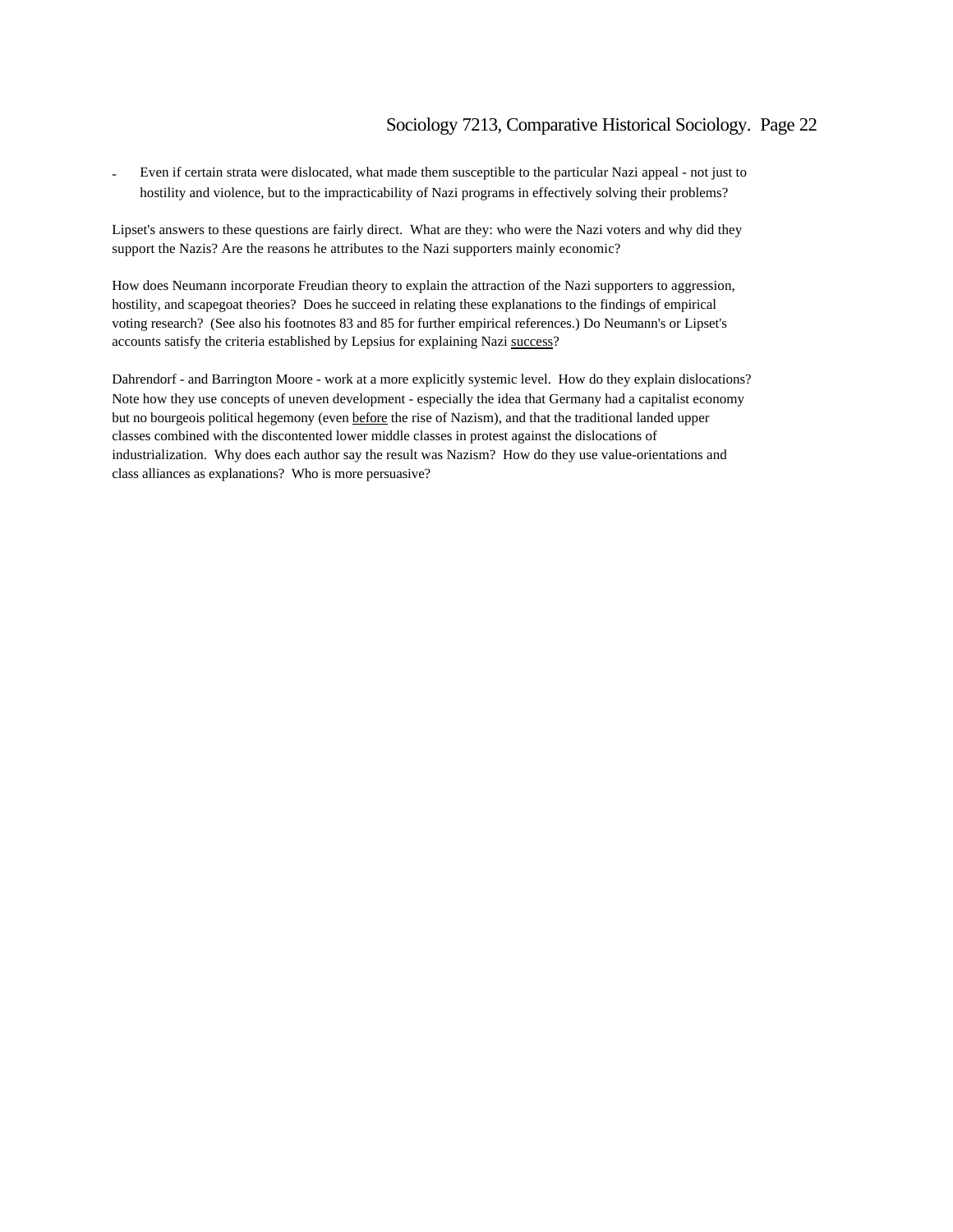Class 11 - Explaining Racial and Ethnic Differences in America: Oscar Lewis, Herbert Gans, Thomas Sowell, and Stephan Steinberg

Studies of racial and ethnic inequality in America sometimes shed more heat than light on the issue - and while I have tried to find analytical works from several points of view, the books we are reading this session are sometimes rather more polemical. Still, the authors do lay out the lines of debate about "cultural" causes of inequality clearly, and I think we will find a number of analytical arguments in them if we read closely.

You may find it odd that the economist Thomas Sowell resorts to - seemingly - sociological cultural arguments to explain economic inequality. What are the components of his culturalist argument, and how does he relate cultural orientations to economic outcomes?

- What is the theory of "human capital," associated with the economist Gary Becker (who is now also a member of our sociology department)? Becker usually spoke of human capital in terms of education or on-the-job training: how does Sowell make this concept a cultural attribute?
- How does Sowell use cultural explanations to account for behavioral attributes which affect economic success, like hard work, thrift, risk-taking, etc.? And how does he use them to account for other factors, like differential migration patterns and discriminatory practices, which may mediate the direct effects of culture on economic behavior.

Steinberg's two essays are polemics against culturalist explanations of the causes of poverty and of discrimination. His basic point, of course, is that "cultural" beliefs and actions are themselves (rational) responses to the material conditions in which groups find themselves, and that "culture" has little permanence itself so long as it is not sustained by these material conditions.

- You should by now immediately recognize the elements of Marxian and Parsonsian theory in these positions. What are they, and what evidence do Steinberg and Sowell present to support their views? Why does Steinberg say that the culturalist position "inverts cause and effect" (p. 122)?
- If the "ethnic backlash" is not prejudice, according to Steinberg, then what is it? Why does he devote so much of the chapter to a history of the black occupational structure and migration?

Do anti-culturalist arguments adequately account for group solidarity under a variety of conditions - affluence and poverty, discrimination and favoritism? What alternatives to "culture" and class conflict theories might there be? (Hint: keep this question in mind over the next two meetings.)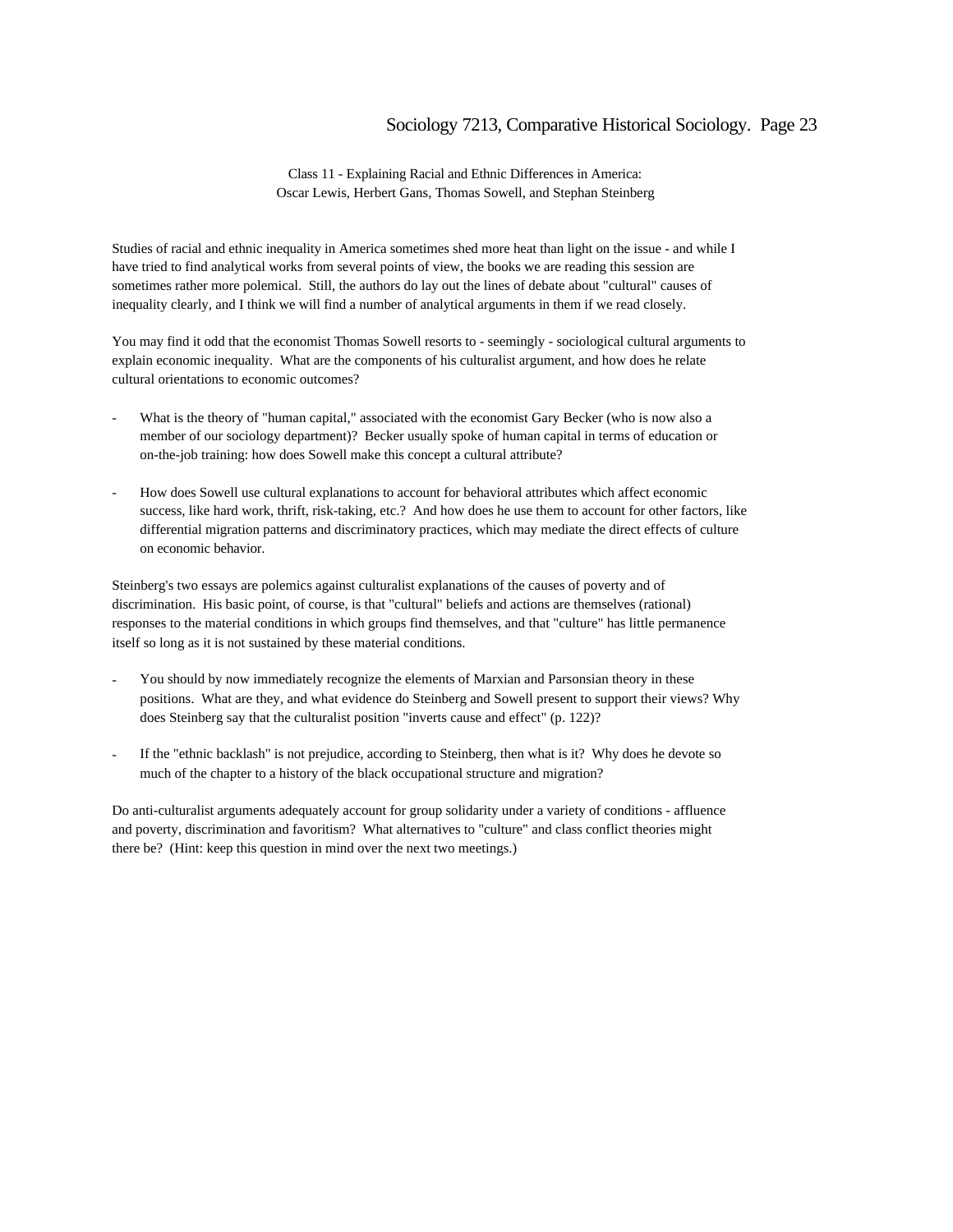#### Class 12 - Explaining Racial and Ethnic Differences in America: William Julius Wilson

Wilson clearly takes theoretical questions very seriously in his treatment of historical issues - not just racial inequality, but also class structure. But one of the merits of his account is his willingness to let what Weber calls "uncomfortable facts" obtrude on his own theoretical constructions. Thus, while he steadily argues against the culturalist explanations for racial inequality offered by many theorists of "ethnicity" (often neo-conservatives) and the accounts which give causal primacy to racial discrimination suggested by many black leaders and scholars, he also argues against historically invariant class-based principles supported by many Marxist analysts.

If Wilson argues from "materialist" principles, does this mean he is a Marxist? Are there non-Marxist materialist accounts?

- How do the structural principles which determine racial inequality vary for each of the three periods of American history which he identifies?
- Recall how Sowell and Steinberg defined discrimination. Does Wilson present an historically invariant description of its character, or of its effects? When was it most important; who were its main propagators; and how was it institutionalized (if at all) in each historical period? Why does Wilson say that racial discrimination is hardly a problem any more? Does this mean it no longer exists?
- What is the role of political organization and governmental policy in Wilson's account? Again, they vary historically: but how? If state policy was racially discriminatory in earlier periods, why has it become anti-discriminatory in the present period? Recall that Marxists would analyze which group(s) controlled the state: Does Wilson indicate that various white groups changed their minds?

Recall Ayçoberry's descriptions of theories of asynchronism and also (to a lesser extent) theories of uneven development. Wilson does not discuss these concepts at length in the chapters we read here, but they provide one of the most interesting set of concepts with which to analyze historical changes.

Note, for instance, his description of the variation of black class structure by age in the present historical period - and in principle, in other periods as well. If a certain amount of historical change is occurring by generational replacement, and older generations remain strongly affected by the experiences of their youth, what does this imply about the effect of historical factors (e.g., past discrimination, earlier occupational structure, etc.) on present conditions?